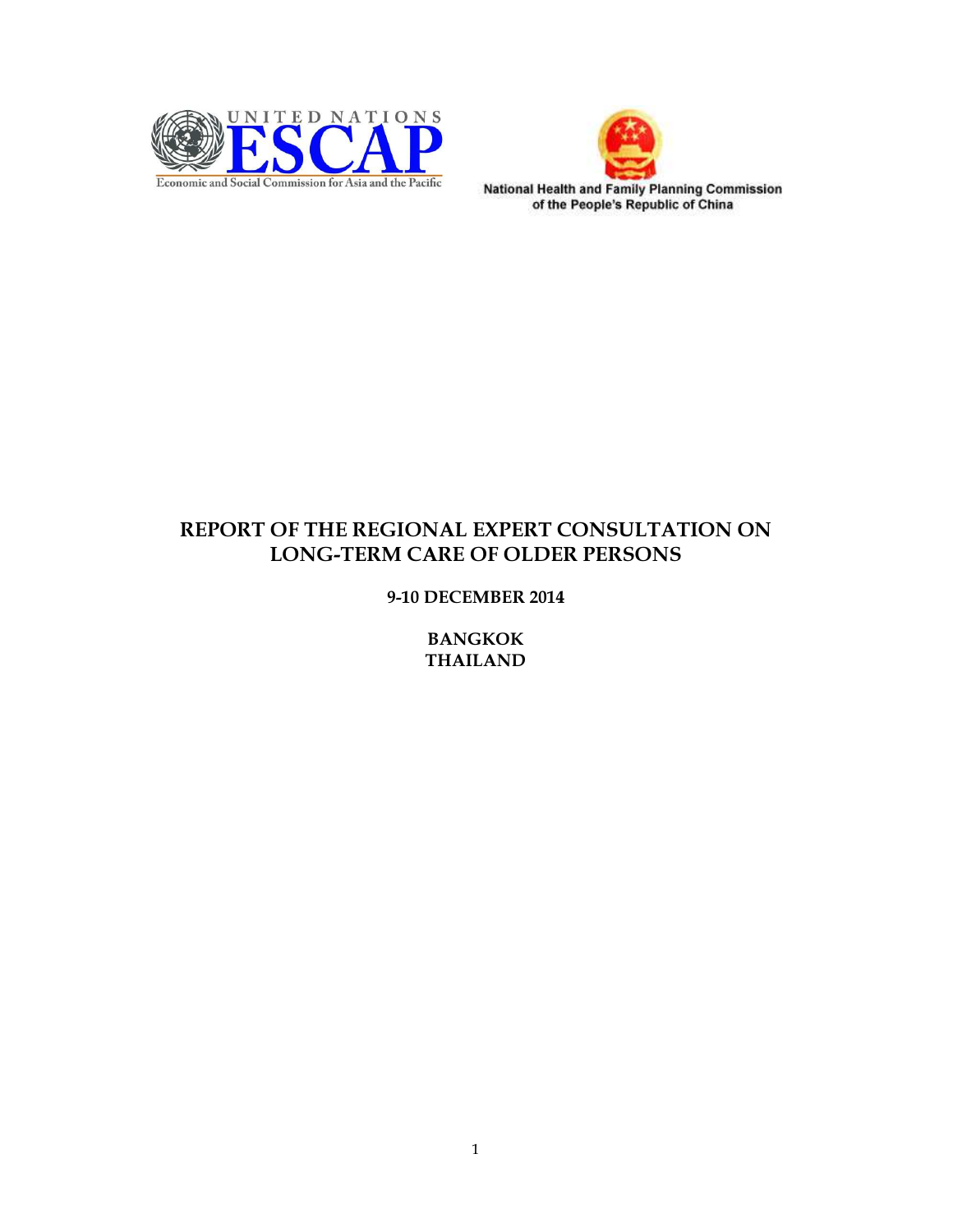The designations employed and the presentation of the material in this report do not imply the expression of any opinion whatsoever on the part of the Secretariat of the United Nations concerning the legal status of any country, territory, city or area or of its authorities, or concerning the delimitation of its frontiers and boundaries. Bibliographical and other references have, wherever possible, been verified. The United Nations bears no responsibility for the availability or functioning of URLs belonging to external entities.

This report has been issued without formal editing. It follows United Nations practice in references to countries.

The report may not be reproduced or reprinted without the permission of the United Nations.

Copyright © United Nations, Bangkok 2015 All rights reserved Social Development Division United Nations Economic and Social Commission for Asia and the Pacific United Nations Building Rajadamnern Nok Avenue Bangkok 10200 Thailand E-mail: escap-sdd@un.org

## **CONTENTS**

I. Background…………………………………………………………………….......... 4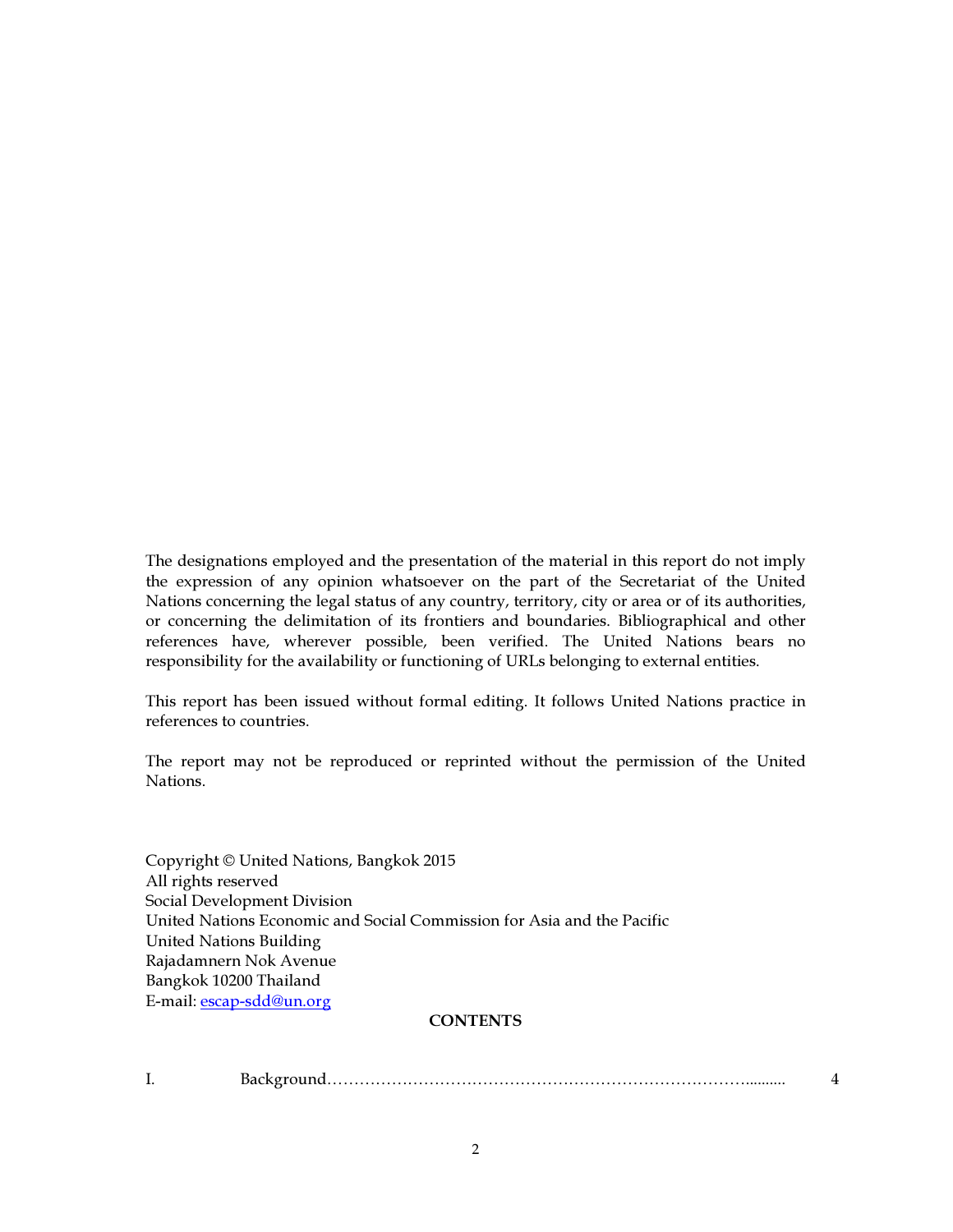| II.      | Objectives of the Consultation and overview of definitions               |                |
|----------|--------------------------------------------------------------------------|----------------|
|          |                                                                          | $\overline{4}$ |
| III.     | Review of national experiences from the Asia-Pacific region              | $\sqrt{5}$     |
|          | a. Long-term care of older persons in Japan                              | 5              |
|          | b. Long-term care of older persons in China and                          | 7              |
|          | c. Long-term care of older persons in India, Indonesia                   | 12             |
| IV.      | Identification of key issues relating to human resources and the role of | 14             |
|          |                                                                          | 14             |
|          |                                                                          | 15             |
| V.       | Identification of inter-linkages between health-care and long-term care  | 17             |
| VI.      | Review of home-based care modalities, including family-care,             | 19             |
| VII.     | Consideration of the role of government policy in orienting              | 21             |
| VIII.    | Consideration of possible outline for guidelines for long-term care      | 23             |
| IX.      |                                                                          | 26             |
| Annex I  |                                                                          | 27             |
| Annex II |                                                                          | 30             |

## I. Background to the Consultation

The "Regional Expert Consultation on Long-Term Care of Older Persons" was organized by ESCAP in cooperation with the National Health and Family Planning Commission of the China (NHFPC), in the context of the project "Strengthening national capacity for promoting and protecting the rights of older persons".

The Consultation was attended by experts from the Asian and Pacific region (Annex I) and built upon the outcomes of the Asia-Pacific Expert Group Meeting on Long-Term Care held in Shanghai, December 2013.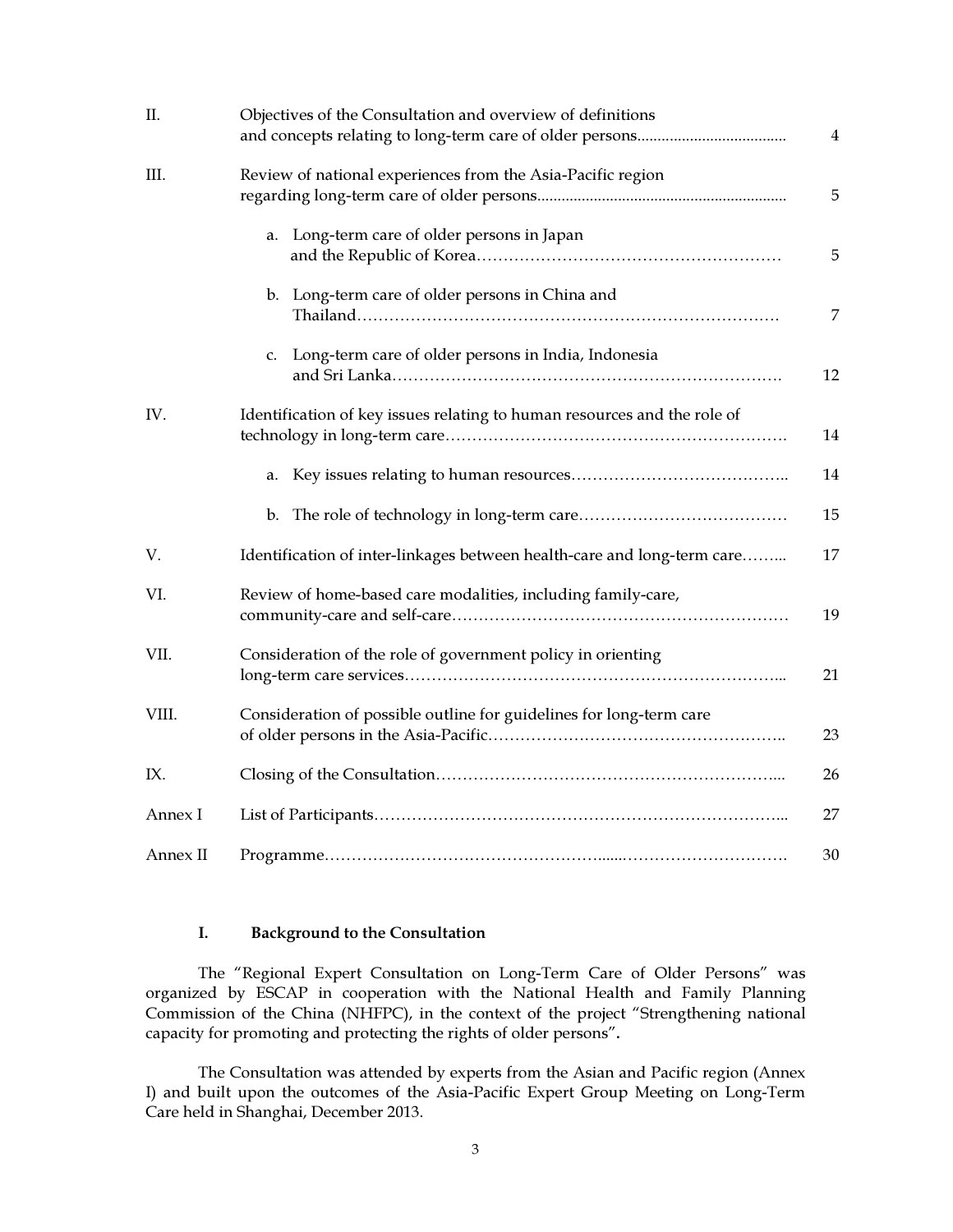### II. Objectives of the Consultation and overview of definitions and concepts relating to long-term care of older persons

On behalf of the organizers, Mr. Srinivas Tata, Chief, Social Policy and Population Section, United Nations Economic and Social Commission for Asia and the Pacific (ESCAP) and Ms. Xu Meilin, Inspector, Department of Family Development, National Health and Family Planning Commission of China (NHFPC), welcomed the participants to the Consultation.

Ms. Therese Bjork, Social Affairs Officer, ESCAP, briefly outlined the background, main objectives and the programme for the Consultation. The Consultation aimed to achieve the following:

- 1. Identify specific strategies being adopted by countries from within and outside the region to address the rising demand for long-term care in the context of rapidly ageing populations in the region, taking into account the specific country contexts.
- 2. Identify the role played by different modalities of care including institutional, community-based and home-based care and their inter-linkages in the context of specific country situations. The role of public policies in promoting the effective provision of long-term care, including through appropriate and adequate financing strategies, human resources and technology would also be explored.
- 3. Provide elements for an overall regional framework for action for long-term care of older persons, which is financially sustainable, safeguards the rights of older persons and which responds to current and future needs of the populations in different countries in the region, with specific guidelines for implementation drawn from good practices.

Mr. Tata outlined critical issues to consider during the Consultation, noting the challenges in relation to the varying terminology used for long-term care of older persons; the need to take the diversity of country contexts into consideration; the many stakeholders that are key to the development and provision of long-term care; current and future financing options for long-term care in the context of rapidly ageing populations in the region; challenges in relation to adequate human resources to meet current and future needs; the potential of better use of technology and traditional medicine for long-term care; as well as highlighting the need for more and better data and evidence for policy-making.

III. Review of national experiences from the Asia-Pacific region regarding longterm care of older persons

### a. Long-term care of older persons in Japan and the Republic of Korea

Ms. Reiko Hayashi, Director of International Research and Cooperation at the National Institute of Population and Social Security Research in Japan, delivered a presentation on long-term care of older persons in the case of Japan. In her presentation, Ms. Hayashi noted that the population of Japan has declined and aged during several decades.. Life expectancy has been increasing since the 1920s, while the proportion of older persons<sup>1</sup> has been increasing since 1950s and the population is ageing very quickly. One in every four persons in Japan is an older person, and most of the oldest old, aged 75 and older, live in urban areas.

 $\overline{a}$ 

 $1$  Older persons are defined as those 65 of age or older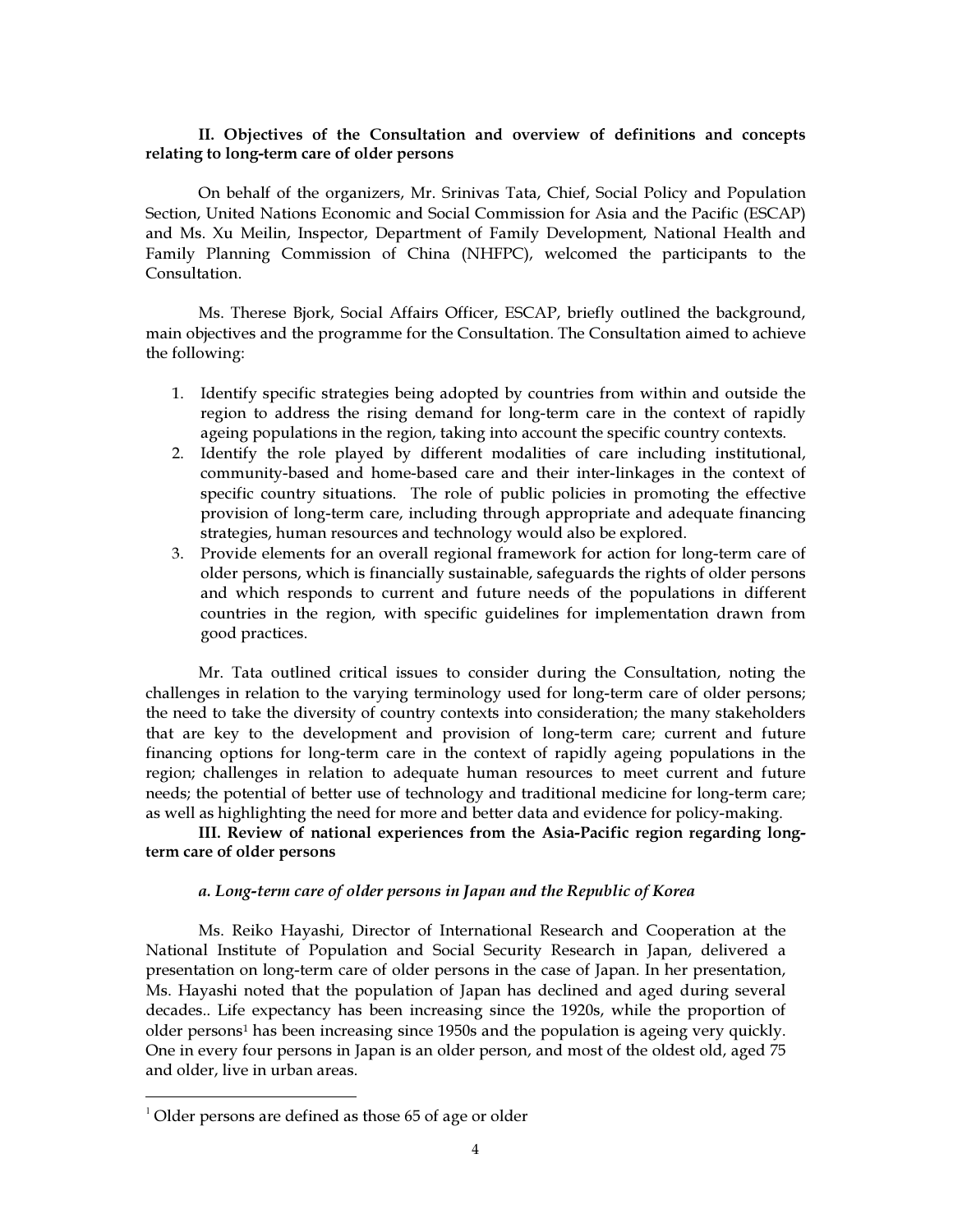In Japan, 16.4 per cent of older persons live at home alone, 33.7 per cent live at home with spouse, and 44 per cent live at home with children or other family members. The number of older people living alone is increasing.

The long-term care insurance system was launched in Japan in 2000. An important complement to the long-term care insurance is the universal coverage of pension and health care. Ms. Hayashi highlighted three funding sources for the long-term care insurance: insurance premiums (paid from age 40), subsidies, and co-payment (10%),. The insurer and the operator of the long-term care insurance is the municipality. To receive long-term care in the public system the older persons needs to apply and undergo an assessment by a case manager. Needs assesment and care-plans are made by care managers, with support/care needs assessed on a scale of 5 levels of care according to the abilities and care needs of the individual older person. The care manager therefore plays a key role in the long-term care system in Japan.

The long-term care insurance system in Japan provides only services (in-home services, facility services, community-based care services, nursing care prevention services and community-based nursing care prevention services) and no cash allowances. The number of persons certified for long-term care has been constantly rising since the introduction of the long-term care insurance, with the number of persons benefitting from the long-term care insurance doubling between 2000 and 2013 (reaching 5,330,000 persons eligible in 2013). Consequently the total expenditure on the LTC insurance has risen and is expected to increase significantly up to 2025. At the same time, only nine per cent of the social security spending was spent on care for older persons, while 35% is spent on pensions and 37% on health care. The increase in expenditure on long-term care has been accompanied by an increase in the co-payment fee and is expected to increase further in 2015.

As care in an institutional facility is very expensive, Japan is promoting a model of integrated community care where five types of care are provided within the local community. The model includes: enhanced collaboration with the healthcare system; improved and enhanced long-term care services, including special nursing homes and 24 hour home visits; promotion of prevention to avoid future long-term care needs; diverse livelihood support services, such asfood delivery, shopping, rights advocacy services; and maintenance of elderly persons housing to support independent living at home as long a possible.

Ms. Hayashi highlighted the expected sharp rise in demand for human resources to respond to health and care needs of older persons, especially in nurses and care workers. To meet the shortage of labour, Japan is conducting reserach in robotics, encouraging "younger" older persons to take care of "older" older persons, improving working conditions for care workers with appropriate careeer paths, as well aslooking at how to attract foreign care workers. In terms of foreign care workers, Japan has partnerships for example with Indonesia, the Philippines and Viet Nam to train their nationals as nurses in Japan and offering nurses to stay in Japan after the training is completed. A similar initiative for care workers is currently challenges by visas restircitions for care workers.

Ms. Hayashi also noted that since all countries in the region will have a shortage of careworkers and ageing populations, Japan cannot only rely on foreign care workers.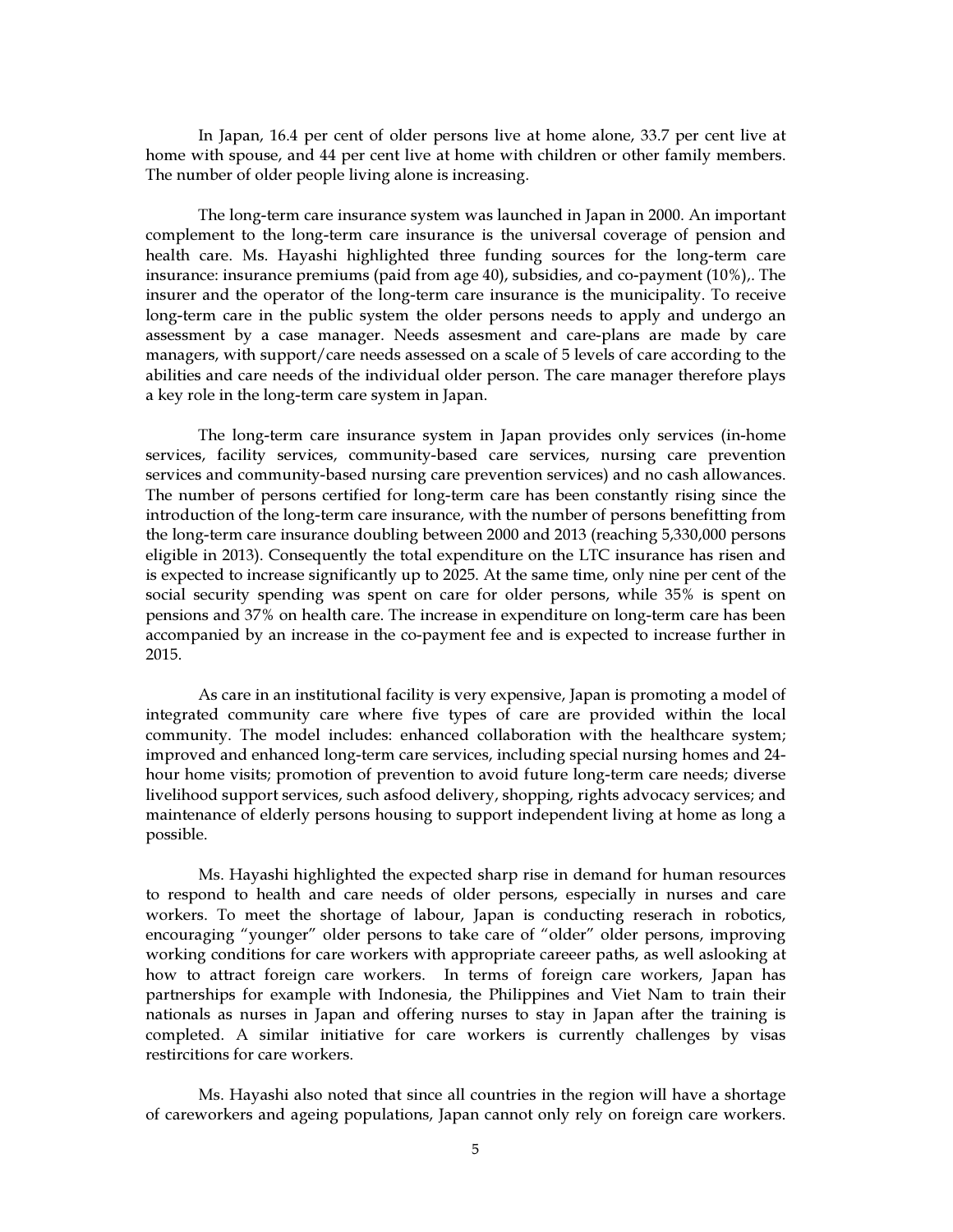She concluded that the development of human resources for health and care is a common challenge for the region that could be addressed through a regional human resources strategy. Moreover, Ms. Hayashi noted that while the mobility in the strictly medical field is more regulated there are more possibilities for mobility for long-term care workers. As care workers often have low pay and modest career progression, opportunities to work abroad could work as an incentive.

Another trend highlighted by Ms. Hayashi, is the increasing number of single housholds, including among older persons, yet noting that many people still prefer to live close to their families. When asked about preferences when people in the future may need long-term care, the vast majority indicate that they would prefer to live at home (4% at home with family care, 24% at home with family and external care and 46% at home with external care). Research also suggests that middle-aged people want to take care of their parents but they do not want their children to take care of them when they will need care, which is a radical shift in how people in Japan think today. Ms. Hayashi suggested that living close to family rather than living together may be a preferred solution for many to avoid the stress of living together, and yet a way for family members to support each other.

Mr. Young Jun Choi, Associate Professor at the Korea University in the Republic of Korea, presented an analysis of the long-term care systems in the Republic of Korea, where the ageing process was taking place at a faster pace than in Japan placing ageing firmly on the national agenda. The democratization process and the inauguration of prowelfare government in 1997 further contributed to the first proposal by the Government to introduce long-term care insurance in 1999, building on the lessons learnt from Japan. At the same time, the role of family in providing long-term care had decreased: while in 1998 90 per cent of older persons were cared for by their family members, in 2012 only 36% of older persons were supported by their families. Women's increased participation in education and labour force also meant that fewer older persons were taken care of by their daughters and female relatives. The Government was promoting institutional longterm care to allow women to work.

Long-term care insurance was introduced in 2008 after the Parliament passed the bill on elderly care package and basic services in 2007. The introduction of long-term insurance was a significant milestone in the development of the Korean welfare state. In addition to the nationwide long-term care insurance, a range of minor support programmes was provided by local governments. The long-term care insurance specifically designed for older persons is the main pillar of the long-term care system. The system serviced more than seven million recipients of long-term care and had more than 15,000 long-term care service providers. The system is funded as part of the general health insurance premiums with 20 per cent of the cost covered by the government constituting 0.26 per cent of the GDP in 2011. Mr. Young highlighted a number of challenges facing the long-term care system in the Republic of Korea, including shortage of home care services, equity issues regarding access to long-term care in rural areas, reliance on for-profit providers, lack of coordination and fragmentation of long-term care services as well as poor working conditions for care workers. Moreover, as traditional family structures are eroding and the average family size is shrinking, family care is no longer a sustainable long-term care option in the Republic of Korea. Addressing these issues will require building a long-term care system that is integrated and comprehensive.

During the interactive dialogue that followed, several experts noted that creation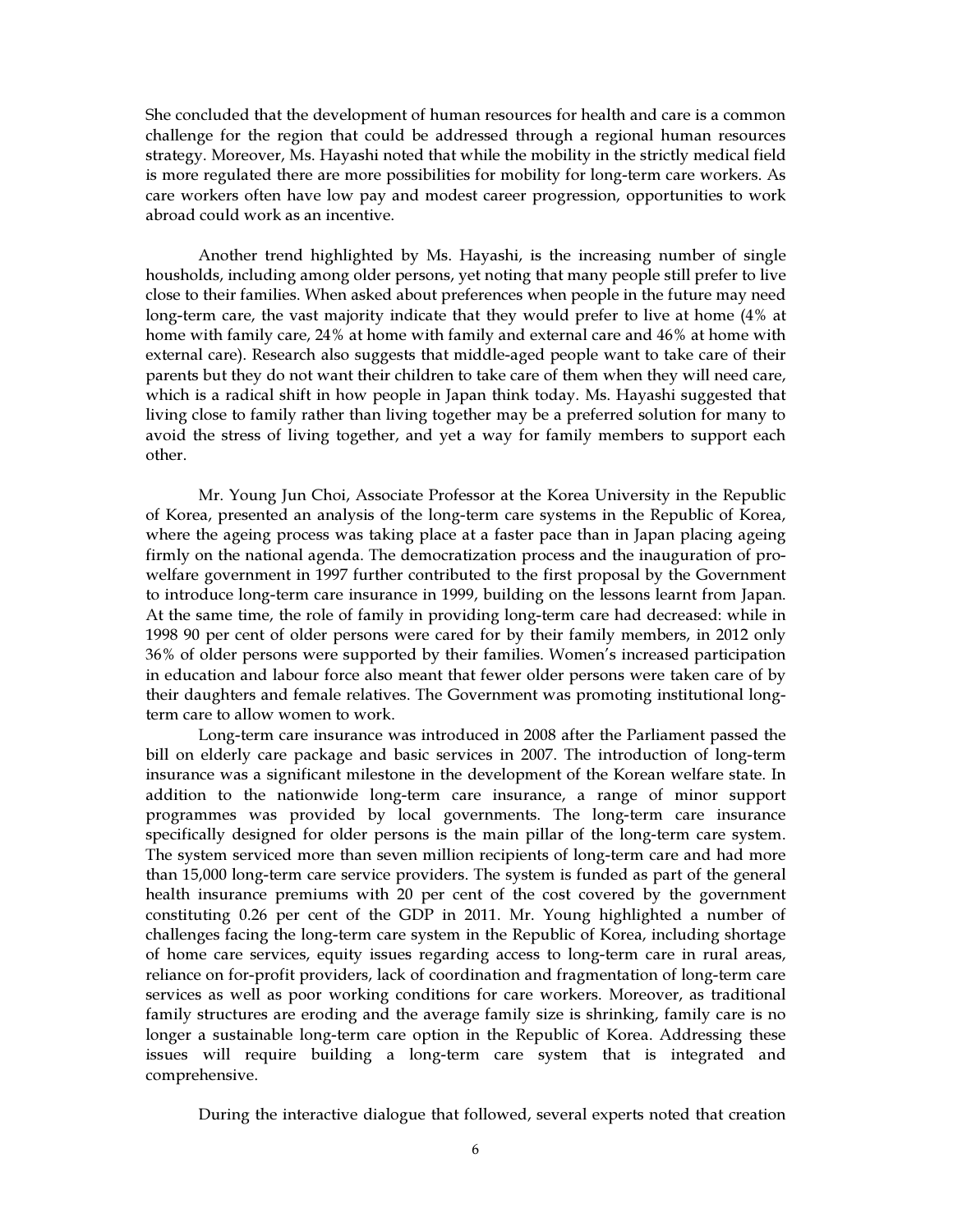of care standards was crucial for financing and delivery of long-term care and that a human resource strategy had to be regional in order for countries to support each other in the face of common human resource challenges. One difference noted between Japan and the Republic of Korea is that the Republic of Korea has not seeking foreign workers with a view to create jobs at the domestic market.

The issue of declining significance of family care and its impact on the cost of long-term care in both the Republic of Korea and Japan was also raised. In both countries, there were socio-cultural impediments to promoting community-based care. In the Republic of Korea some older persons did not feel comfortable with care workers entering their homes, and also did not want to be a burden on their family members. Support to the family care givers was also a challenge in the Japanese system. In the Republic of Korea, informal care was restricted because of quality concerns, and only allowed for older persons living in remote areas. In Japan, the Government hoped that the family could fill the gap if elderly people stayed at home. Many older persons opted for institutional care, which increased the cost. In the Republic of Korea, the increasing popularity of institutional care could be attributed to the fact that in many cases the cost of having older persons requiring regular care in institutions was lower in comparison to sending specialized staff to older persons' homes on a daily basis. Participants also noted that provision of 24-hour home-based care was costly in developed countries such as Japan and Republic of Korea.

#### b. Long-term care of older persons in China and Thailand

Professor Du Peng, Renmin University of China, presented an overview of long-term care of older persons in China. He noted that China has more than 202 million people aged 60 and over, accounting for 14.9 per cent of the total population. It is estimated that 18.6 per cent of these older persons need assistance with Activities of Daily Living (ADL). The number of older persons in need of long- term care in China increases with 1.5 million each year and reached 37.5 million in 2013. The overall situation is characterized by increasing needs and a shortage of care services.

Professor Peng noted that China in the last three years has seen significant progress in the development of policies on long-term care for older persons, with the issue being high on the agenda due to the continuously increasing number of older persons and the many older persons with disabilities who need assistance with ADL.

The Government has shifted its role in relation to long-term care from a service provider to service purchaser, enabler and regulator, while encouraging non-governmental organization to provide the services. The national goal for long-term care of older persons is 90-7-3, with 90 % residential care, 7% community care and 3% institutional care.

Among the recent progress in the development of policies and legislation is the "Construction Plan for the Social Service System for Older Persons" (2011-2015), which established a social service system for long-term care of older persons mainly based on home-care. The 2012 revised "Law on the Protection of the Rights of Older Persons" also includes provisions relating to long-term care, such as the right to receive treatment and care in time, the obligation to cover medical fees for those older persons who cannot afford them, as well as provisions relating to rural-urban community care services and the responsibilities of families and communities in relation to care of older persons. In spite of this progress, laws and regulations remain fragmented and implementation is yet to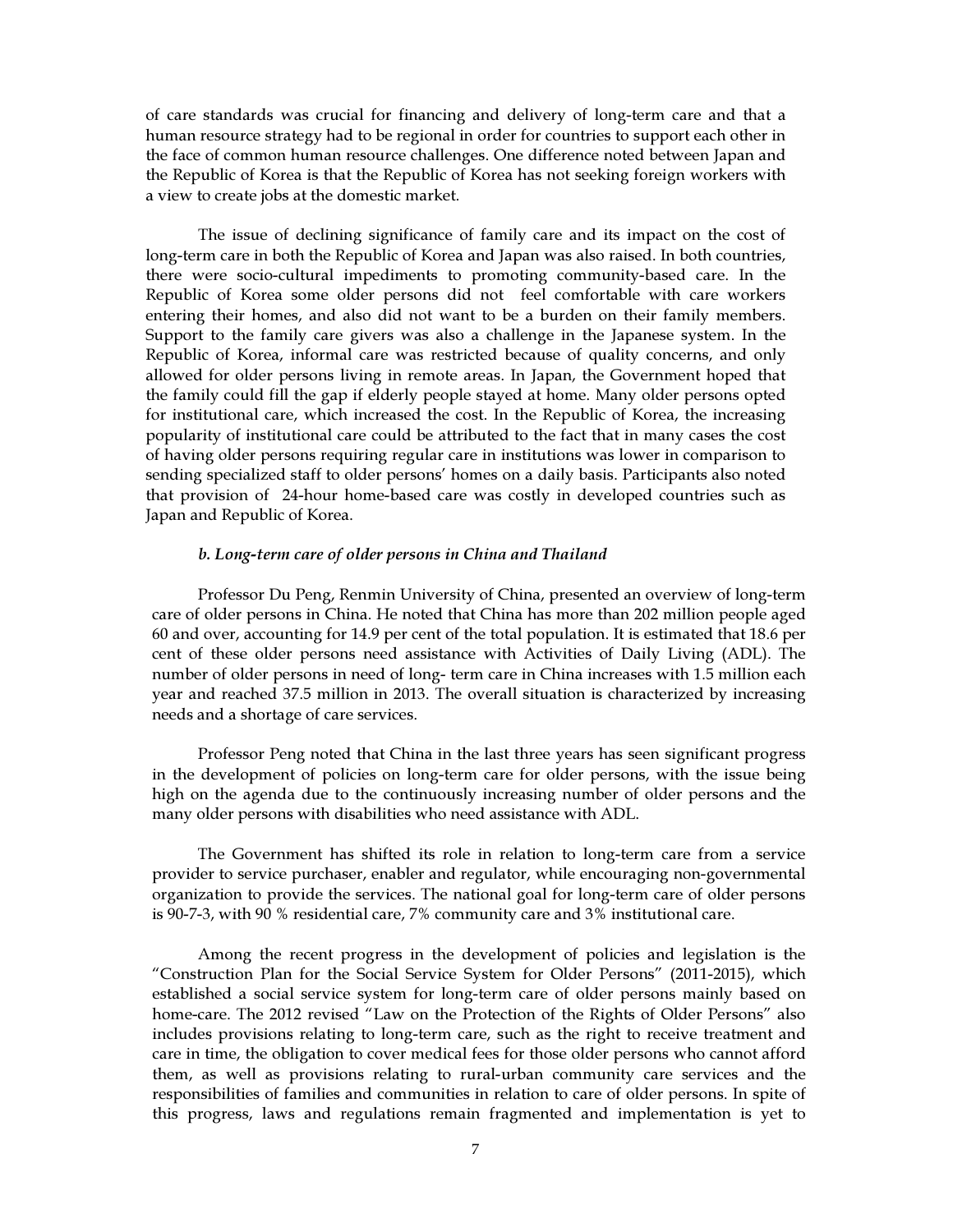improve. Professor Peng also highlighted the need for an integrated approach to social security, health care and long-term care and noted the shift towards increased responsibility of the government for long-term care of older persons.

China is exploring the establishment of standardized systems for assessing long-term care needs and local governments are actively encouraged to carry out pilot projects in this regard. In 2001 Shanghai introduced standardized needs assessment of older persons in institutional care and since 2006 a standardized assessment is being used for community care services. Since 2014, the needs assessment is also used for home-based care.

In China, eligibility for public care services varies between provinces. While services in Shanghai are given only after a needs assessment, in Beijing everyone who is 80 years and above can obtain a service voucher regardless of care needs. In Beijing, a subsidy can also be provided for care of a family member with a disability. In Nanjing, family carers can apply for a government subsidy.

Professor Peng noted that family members remain the main caregivers, in addition to being the pillar in financing the costs for long-term care of older persons. Internal migration, women's increased participation in the labour force and low birth rates are however posing significant challenges to the reliance on family-care. As a consequence many provinces are exploring different forms of community and home-based care. Institutional care currently accounts for 2% of older persons in long-term care, but suffers from a shortage of professional staff. At the same time there is a drive to reduce costs in nursing homes, leading to many of them only accepting the healthier older persons.

China's long-term care system is based on a welfare model and there are currently no plans to introduce a national long-term care insurance (LTCI). There are nevertheless interesting provincial initiatives, such as the Qingdao province. Qingdao introduced a LTCI in 2012, which provides financial support for older persons with moderate and severe impairments, covering both home-based care and care in institutions and hospitals. The Qingdao system integrates the health and the social care systems, with one part of the financing derived from the health insurance and one part from general revenues . As no premium is paid; strictly speaking, it is not an insurance.

Professor Du Peng noted that human resources needs constitute another challenge for long-term care in China. The shortage of long-term care staff is attributable to low salaries, long working hours and a poor career path, with care work attracting few young people. Most care workers are rural women aged 45 years and above.

In terms of financing of long-term care of older persons, the government provides financial support through subsidies to older persons, coverage of medical expenses and financial support to community and institutional care, although this varies between provinces. The government also provides indirect investment in the system through purchasing of care services, and in some instances provides support to family care givers. In addition, the government has taken some policy initiatives to strengthen investment and financing of the long-term care system, such as tax exemptions for nursing homes and subsidies for the construction of facilities. One challenge for the financing of the long-term care system is that health care and long-term care fall under different ministries and are financed from different budgets, although the target groups are the same. Another challenge is the movement of people between provinces with different systems.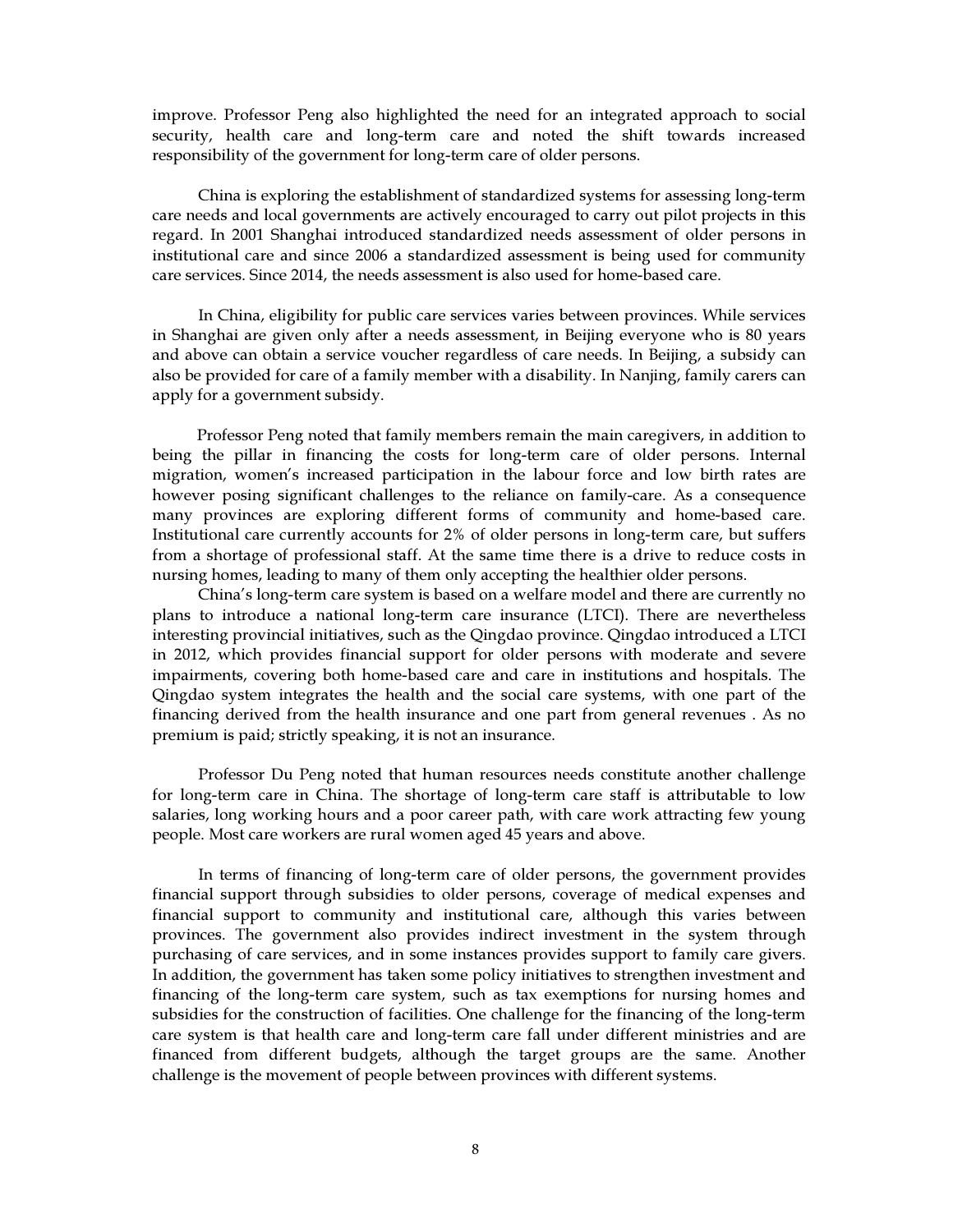Professor Du Peng concluded that the current long-term care system in China would be difficult to sustain over time due to lack of resources. At the same time, the ageing population cannot be cared for only by family members is increasing, and many older persons lack the financial means to pay for their care needs.

To meet the needs of the current and future ageing population in China, Professor Peng proposed that a basic long-term care system which meets the needs of the most vulnerable groups of older persons should be introduced. This would require a standardized system for assessing long-term care needs.

To ensure the financial sustainability of the system, Professor Peng suggested that a LTCI system at the national level be established, as well as programs to support family care-givers to consolidate and strengthen family-care, such as subsidies, tax incentives to encourage people to live near older family members, respite care etc.

Furthermore, Professor Peng recommended that policies and programmes specifically focusing on long-term care be introduced and long-term care planned and developed to ensure equitable access of services, especially in rural areas, to meet the different needs of older persons. He also recommended the introduction of a plan to develop the capacity of caregivers through training systems, qualifications and certification systems, providing better career paths and incentives to remain in care work over time.

Dr. Worawet Suwanrada, Associate Professor and Dean, College of Population Studies, Chulalongkorn University, presented an overview of long-term care of older persons in Thailand. The number of persons aged 60 years and older has risen steadily since 1970, and is expected to increase from 13 per cent today to 33 per cent in 2040, with fertility decline and increased life expectancy behind the trend. The oldest-old<sup>2</sup> are also increasing from 1 million in 2010 to 3.9 million in 2040. In 2011 in Thailand, 3.7 per cent of the persons 60 and older lived with functional limitations; and that proportion increases significantly after 80 years of age. With increasing numbers of oldest-old and less people to take care of them, long-term care of older persons is receiving increased attention in Thailand.

The 2nd National Plan on the Elderly (2002-2021) recognizes older persons as a social development resource who should be supported to enable them to live in dignity and good health as long as possible. It also stipulates that older persons who need support shall have access to care by the family, the community, society and the government. The Plan contains 13 indicators relating to care of older persons, while an assessment made by Chulalongkorn University showed that only half of those indicators had been reached.

Dr. Suwanrada explained that family-care and community-based care form the basis for elderly care in Thailand and daughters are the most common caregivers (52 per cent). Only 2.8 per cent of older persons are provided with assistance for ADL by a paid carer in Thailand. The cost for employing a caregiver in the private market is relatively high compared to average household income, with many households not being able to afford it.

Government support for long-term care of older persons in Thailand includes income tax incentives for low-income older parents (parental care expenses deduction and parents' health insurance expenses deduction); provision of care services through national or local government managed public elderly homes; elderly home-care volunteers (home visits and care to dependent elderly in rural areas); sub-district health-promoting hospital

 $\overline{a}$ 

<sup>2</sup> Persons over 80 years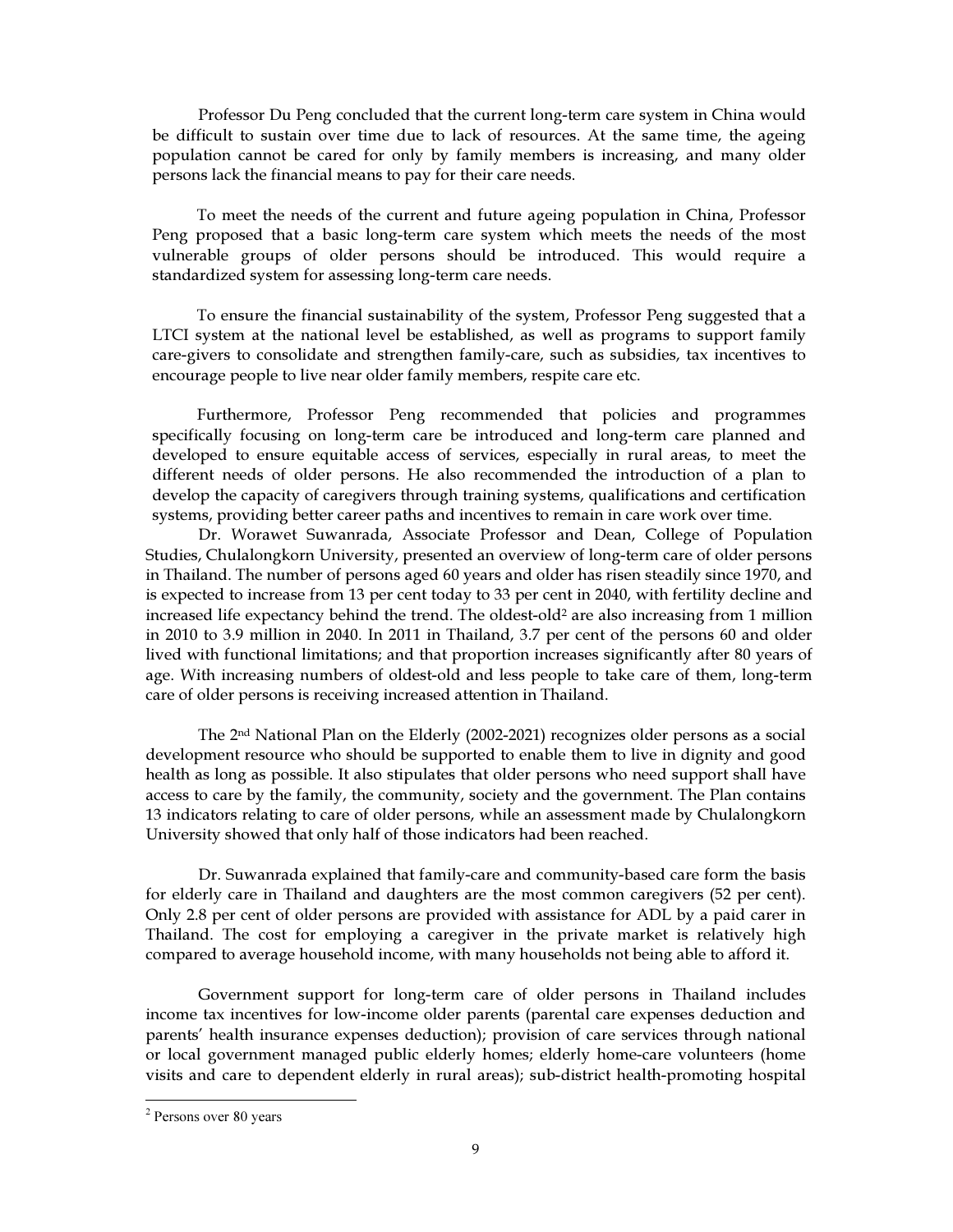and village health volunteers; home health-care for the elderly with home visits and home care for highly dependent chronically ill older persons; and various long-term care pilot projects as well as Senior Citizens Clubs who do home visits. Public services are available to poor older persons only. Therefore, the main gap in the existing system of long-term care for older persons is for medium-income elderly households who cannot benefit from the care targeting the poor elderly.

Long-term care of older persons is funded from the national budget and line ministries, local authorities and since 2006 from the Sub-district Health Fund, which aims to promote health and to stimulate involvement of local institutions. The National Elderly Committee in November 2010 approved the "Action Plan for the Promotion of Elderly Longterm Care (2011-2013)", which covers health, social and economic issues to be implemented by line ministries and designated organizations.

Dr. Suwanrada noted that among the challenges for the future of long-term care of older persons in Thailand, are the sustainability of the community-based care system; the diversification of elderly care services; the need to define the role of and regulate and monitor the work of private and voluntary sector actors in long-term care of older persons; the need to better define the role of local authorities on elderly care; and ensuring coordination of various governmental bodies such as those related to health, social affairs and the interior; as well as elderly care and urbanization. He also noted that Thailand also struggles with a shortage of care workers, with most carers being middle-aged women and few younger persons attracted to the care-work. Among the challenges to long-term care are therefore ensuring adequately skilled human resources, the impact of long-term care needs on the government budget and the need to find appropriate financing mechanisms.

During the interactive discussion questions were raised on the financing of the Senior Citizen Clubs. Dr. Suwanrada explained that there are three main sources of funding: Senior Citizen Clubs apply for funds from the Elderly Fund which is managed by the government; local authorities can subsidize the Senior Citizen Clubs on a project basis ; and since 2006 the Sub-district Health Fund, provided the activities relate to the health or wellbeing of older persons. Private initiatives are fragmented and there is a lack of clarity in division of responsibilities.

Participants also discussed whether a viable long-term care system requires a strong volunteer system and if so how to incentivize it. Participants voiced difficulties faced in encouraging volunteers, but also noted the existence of traditions in many countries to help each other and to help poor people, seeing elderly care as an extension of these cultures. A challenge when volunteer work is performed without any government support is that many care recipients also expect to receive something when volunteers visit. In Thailand the Government has therefore started to provide volunteers with small incentives. It was also noted that the government needs to play a role in a well-functioning volunteer system and provide the basic data required for the community, as well as in establishing systems that facilitate volunteer work, ensure sustainability and quality of care.

Another question related to whether the evaluations under the 2nd National Plan on the Elderly (2002-2021) include impact evaluations. Dr. Suwanrada explained that the indicators are merely process indicators and that the evaluation should rather been seen as a snapshot capturing what is going on in the country.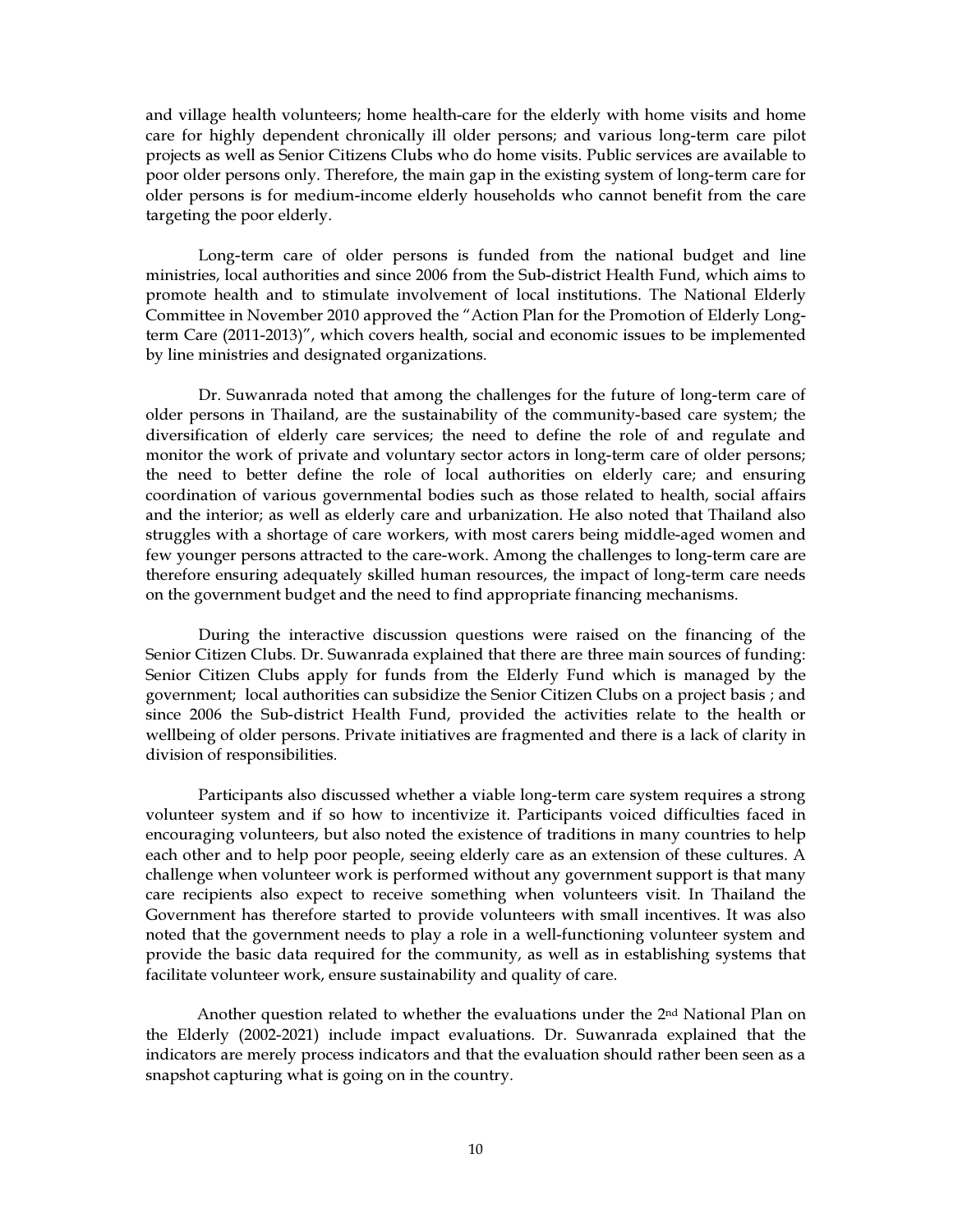In the interactive discussion, participants also explored how to incentivize older persons in hospitals to move to other facilities or home, when highly skilled medical care is no longer required. Professor Peng noted that one difficulty in this regard in China, is that hospital care is free of charge while long-term care is out of pocket. Therefore older persons in some locations occupy 80 per cent of the hospital beds. Another issue is whether nursing homes are currently equipped to provide the services needed. While the government requires nursing homes to have skilled medical professionals, it can be questioned whether the financial cost for that is justified. At the same time some older people are not satisfied with the medical expertise in nursing homes.

Participants also discussed which sector or line ministry should be responsible for long-term care. It was agreed that while it is difficult to determine one specific ministry to be responsible for long-term care of older persons, coordination between ministries is essential. Professor Peng explained that in China there are regular meetings between the four ministries with programmes targeting older persons and he noted that all of them need to be involved although the main responsibility for long-term care of older persons in China resides with the Ministry of Civil Affairs.

Rural-urban disparities were noted and participants discussed whether different tracks would be useful. It was noted that in some countries governments invest more in long-term care in urban areas with care in urban areas, while long-term care in rural areas remains more challenging.

#### c. Long-term care of older persons in India, Indonesia and Sri Lanka

Mr. Aparajit Ballav Dey, Professor and Head of the Department of Geriatric Medicine in the All India Institute of Medical Sciences, delivered a presentation on the status of health and long-term care of older persons in India. Mr. Dey provided an overview of relevant demographic trends and their socio-economic implications. The older population, in particular the very old (75 years old or older) was the fastest growing segment in the population of India. The number of older persons was projected to rise to 323 million by 2050, which would constitute more than 20 per cent of the population. The old age dependency ratio estimated at 12,9 per cent in 2011 was expected to reach 27,5 per cent by 2051.

Despite a comprehensive legislative framework, including the 1999 National Policy for Older Persons, the 2007 Maintenance and Protection of Parents and Senior Citizens Act as well as the 2011 National Programme for Health Care of the Elderly, implementation was reported to be unsatisfactory and roles not clearly defined. Home care and long-term care were legally defined as a responsibility of the family thus placing the family care giver system under considerable stress. Some civil society organizations provided a range of services but few were involved in policy work.

New Government initiatives focused on the population of the oldest old as a priority target group in the National Programme for Health Care of the Elderly as well as on promoting the role of the private sector in providing long-term care options mainly to the middle class population. Dr. Dey described the key challenges of long-term care in India as lack of policies and programmes, lack of financial and human resources vis-a-vis the number of older persons in need of long-term care and lower priority accorded to older persons in the social sector programmes. He highlighted learning and innovation, family as a resource and targeting of today's youth to be prepared for the future as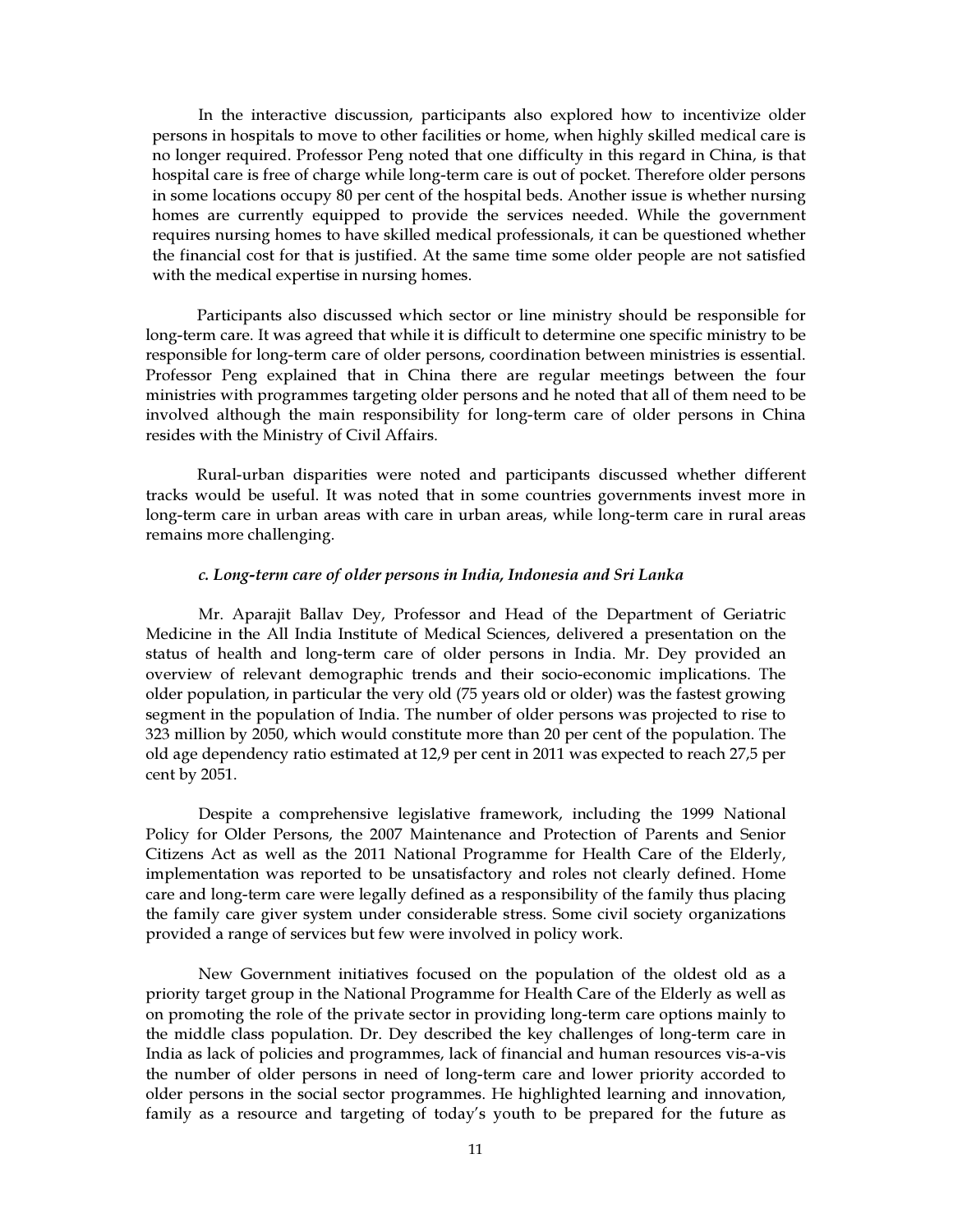potential opportunities in the field of long-term care in India.

Dr. Raldi Koestoer, Senior Adviser at the Ministry for Economic Affairs of Indonesia, presented on the long-term care for older people in Indonesia. In his presentation Dr. Koestoer focused on the policy options for long-term care for older persons in Indonesia, alternative financing mechanisms as well as the role of communitybased care in the Indonesian context. He stressed that Indonesia was entering a demographically critical decade in terms of the continuing decline of the dependency ratio after having enjoyed the demographic dividend over the past forty years. In 2012 the number of older persons was equal to the number of children under five and by 2020 the dependency ratio was expected to increase to over 10 per cent.

In Indonesia long-term care of older persons has been included into the National Medium-term Development Plan 2015-2019 in anticipation of the critical period of the demographic dividend and was expected to be included in the long-term development planning after the successful completion of the initial planning stage. The multisectoral National Commission for Older Persons established in 2004 was in charge of the longterm care policy for older persons and several financing mechanisms were identified by the Government depending on the focus area and lead Ministry, including social welfare fund and social protection fund, among others.

Government protection schemes included a range of programmes targeting older persons such as integrated health service centres for older persons, community health centres for older persons and retirement insurance for Government officials. Other priority areas in the Indonesian context were addressing the status of older persons in the labour market to accommodate the higher level of education of the older persons in the future, and securing access to education specifically designed for older persons in the form of skills training, public seminars and training by older person groups/associations.

Professor Lakshman Dissanayake, Senior Professor at the Department of Demography of the University of Colombo, delivered a presentation entitled "Long-term care for older persons in Sri Lanka". In his presentation Professor Dissanayake outlined the changing nature of Sri Lanka's demographics where the population of over 60 year olds formed 13 per cent of the total population in 2014 and was projected to reach over 25 per cent by 2050 accompanied by the progressive growth of the oldest old population of over 85 year olds. He stressed the need to adapt the health care system to the changing demographic profile in order to achieve sustainable results.

As Sri Lankan cultural norms traditionally tended to place the burden of longterm care on the family or village, the 2011 amendment of the 2009 Protection of Elders Rights Act No. 9 recognized older persons as a group in need of care and protection by the State in addition to recognizing the rights of older persons. The 2006 National Policy for Senior Citizens outlined the key policy principles as independence, participation, dignity and self-fulfillment. The current Government's policy focused on expanding the number of residential facilities and dedicated wards for older persons in both base hospitals and Ayurvedic hospitals and also doubling of the older persons' allowance from January 2015.

In addition to the Government interventions, long-term care of older persons in Sri Lanka has also been addressed by the non-governmental organizations through the provision of residential care homes with a range of care services. The private sector was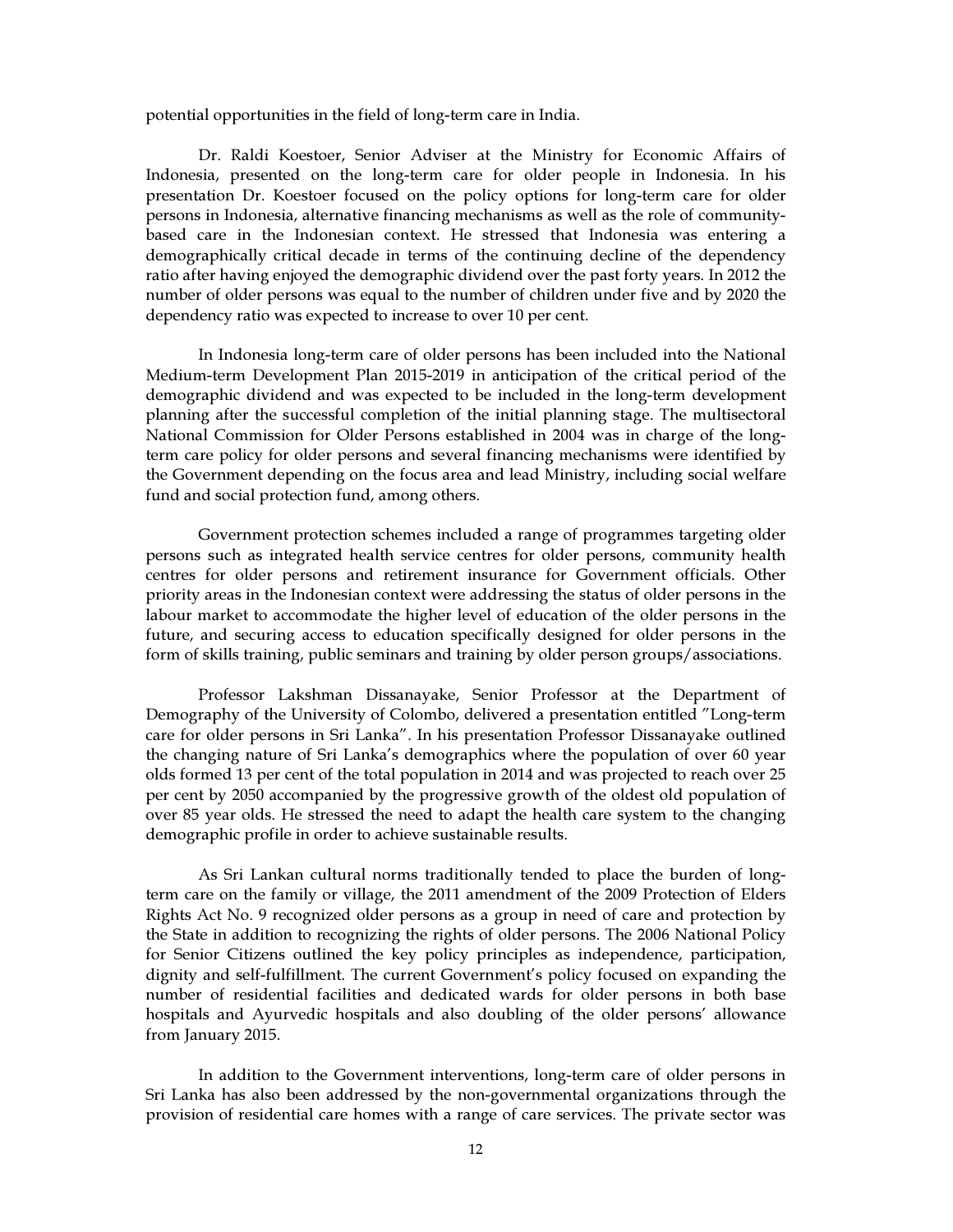providing private pension and insurance schemes as well as home-based care and nursing homes. Professor Dissanayake concluded by presenting a range of potential policy responses, including promoting productive ageing and older women's participation in the labour force, integrated management of primary prevention and building support systems by investing into community-based solutions for long-term care.

During the interactive dialogue that followed, several experts noted the diversity of alternative approaches to long-term care based on the national context. In India, the focus of Government policy on older persons has been on the oldest old, or those 75 years old or older, and provision of home-based long-term care for this target group. At the same time, socio-economic diversity of India meant that multiple contexts co-existed within the country calling for a variety of tailored solutions. On the other hand, the national group insurance programme for poor families was capped at five persons per family thus often excluding older family members from access to health care. In Sri Lanka, the majority of older persons were in the younger age category so there was no sense of urgency to explore long-term care policy options for the moment. Indonesia was undertaking an assessment of the scale and characteristics of its population of older persons in order to prepare appropriate long-term care options.

Experts also discussed the targeting versus universal approaches to long-term care for older persons. They highlighted that there were benefits and risks to any targeted intervention and it was important to exercise a human rights-based approach to address potential exclusion caused by targeting. Targeting the most marginalized was proposed as an intermediate term solution before the ultimate goal of a universal long-term care scheme. Means of measuring marginalization and dealing with those who fall just short of the threshold were mentioned as two potential administrative challenges of this approach. It was acknowledged that universal coverage was the agreed long term goal, however, meanwhile countries needed to focus on the short and intermediate term goals. It was considered important to identify key priority areas for long-term care policy planning.

IV. Identification of key issues relating to human resources and the role of technology in long-term care

#### a. Key issues relating to human resources

Professor Jian'an Li, Honorary President of Zhongshan College, Dean of the College of Rehabilitation Medicine, Nanjing Medical University and President of International Society of Physical and Rehab Medicine, presented an overview the Zhongshan College model for long-term care of older persons.

The Zhongshan Elderly Services Human Resources Development Area is based on a "Five-in-One" model for long-term care, which includes an elderly home (1,500 units), a rehabilitation hospital (450 beds), a skilled nursing home (300 beds), professional training at the Zhongshan College (10,000 students) and a community service component which covers 1 million local residents.

The five components integrate qualified medical services, seamless community service and human resources development and research. The elderly home provides "onestop" elderly services with medical care and nursing, as well as support for independent,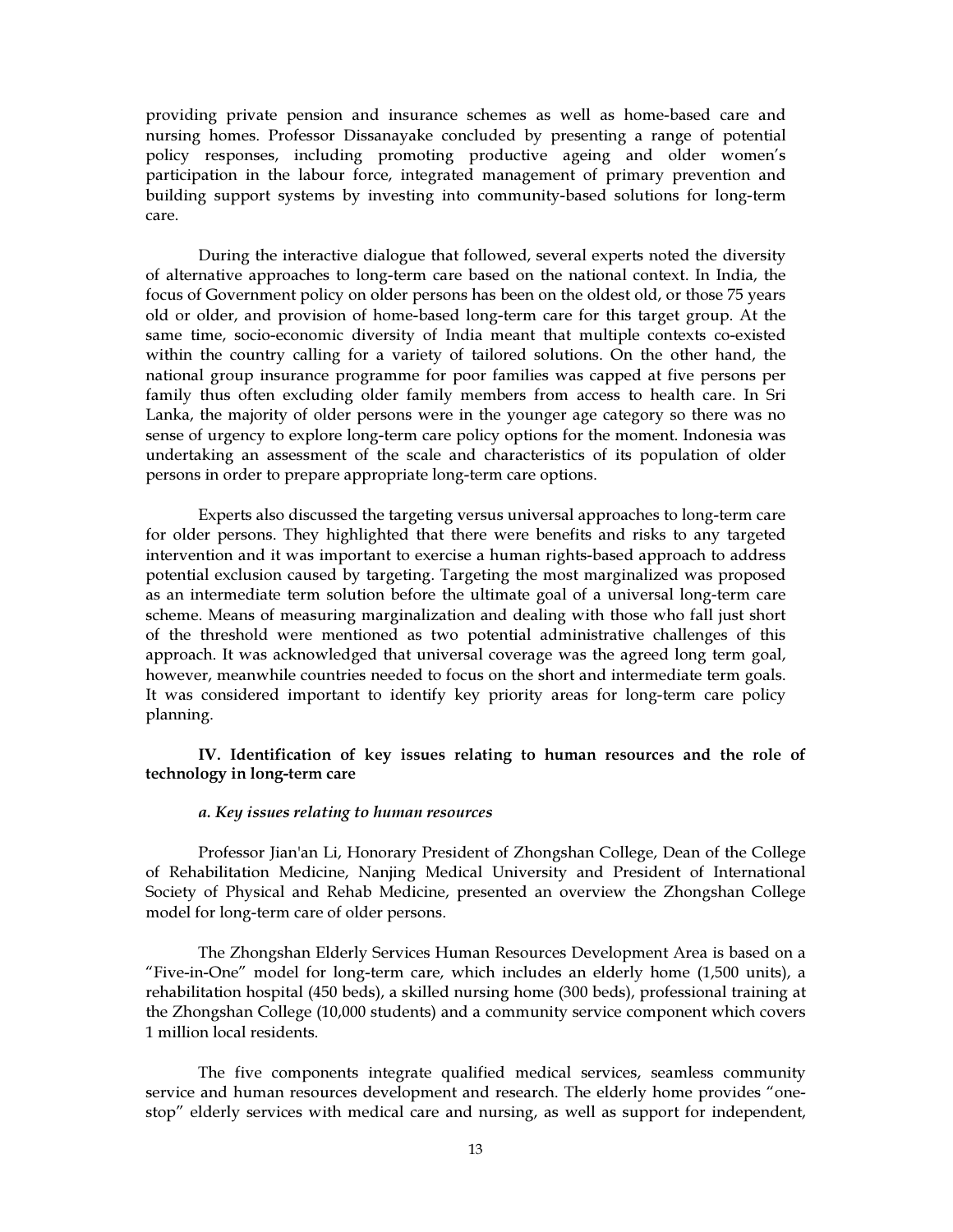healthy and quality living in an accessibility-friendly environment. The Zhongshan Rehabilitation Hospital is run in cooperation with Jiangsu Province Hospital and hosts a strong expert team in medical rehabilitation and advanced equipment and facilities. The nursing home serves dependent elderly with nursing services and ensures a dignified living to the end of life.

The Zhongshan College of Allied Health and Rehabilitation offers diploma courses for various occupational categories such as rehabilitation therapists, rehabilitation nurses, and rehabilitation engineering, environmental engineering, care management etc.; postgraduate courses in physical therapy and occupational therapy offered in cooperation with Nanjing Medical University; and Certificate Training Courses in elderly service, community services for the elderly, rehabilitation nursing and assistive devices .

Professor Li noted that ageing is a process and not a disease and that all older persons at some point are affected by a reduction in physical activity and functional and/or cognitive decline. He therefore predicted services and products relating to ageing would become one of the most influential industries in the years to come.

Professor Li highlighted that health is of critical concern to many older persons and therefore the hospital plays an important role in the Zhongshan model. Equally, rehabilitation is a key area to ensure a quality life for older persons and Professor Li therefore called for more attention to rehabilitation with a view to restoring an older person's functionality. As older persons have different needs depending on the individual life situation, the Zhongshan integrated model provides different types of cares so that an older persons seamlessly can shift care forms depending on the individual situation. Professor Li added that dependent older persons and older persons at the end of life also require a good environment which in the Zhongshan College is provided by a skilled nursing home. The Zhongshan model is funded through multiple sources of funding with both government funds and private investment.

#### b. The role of technology in long-term care

Mr. Alex Ross, Director of the WHO Kobe Centre for Health Development, gave a presentation on technologies and innovation for long-term care of older persons. Mr. Ross noted that technology is merely a tool to achieve other goals and that it should serve to build a society for everyone - a society for older persons. He expressed that the core values of a society for everyone are equity, autonomy and dignity.

Technology for long-term care should aim to keep older persons at home or in the community for as long as possible, increase the quality of life, health status, well-being and dignity of older persons, while at the same time keep costs down. Technological innovation can be a way to improve care services, prevent or manage functional and cognitive decline, promote social inclusion and connectivity. To achieve this Mr. Ross highlighted the need to blend social, technological and medical innovation, provide early diagnosis, prevention and treatment of multiple chronic conditions and risk factors, ensure rehabilitation, enhance mobility and revise the built environment. He added that simplicity and scalability are important for technology.

Medical and assistive devices need to be available, accessible, appropriate, affordable, safe and effective. Depending on the needs and context of each older person different technological innovations could be useful, for example devices to ensure medical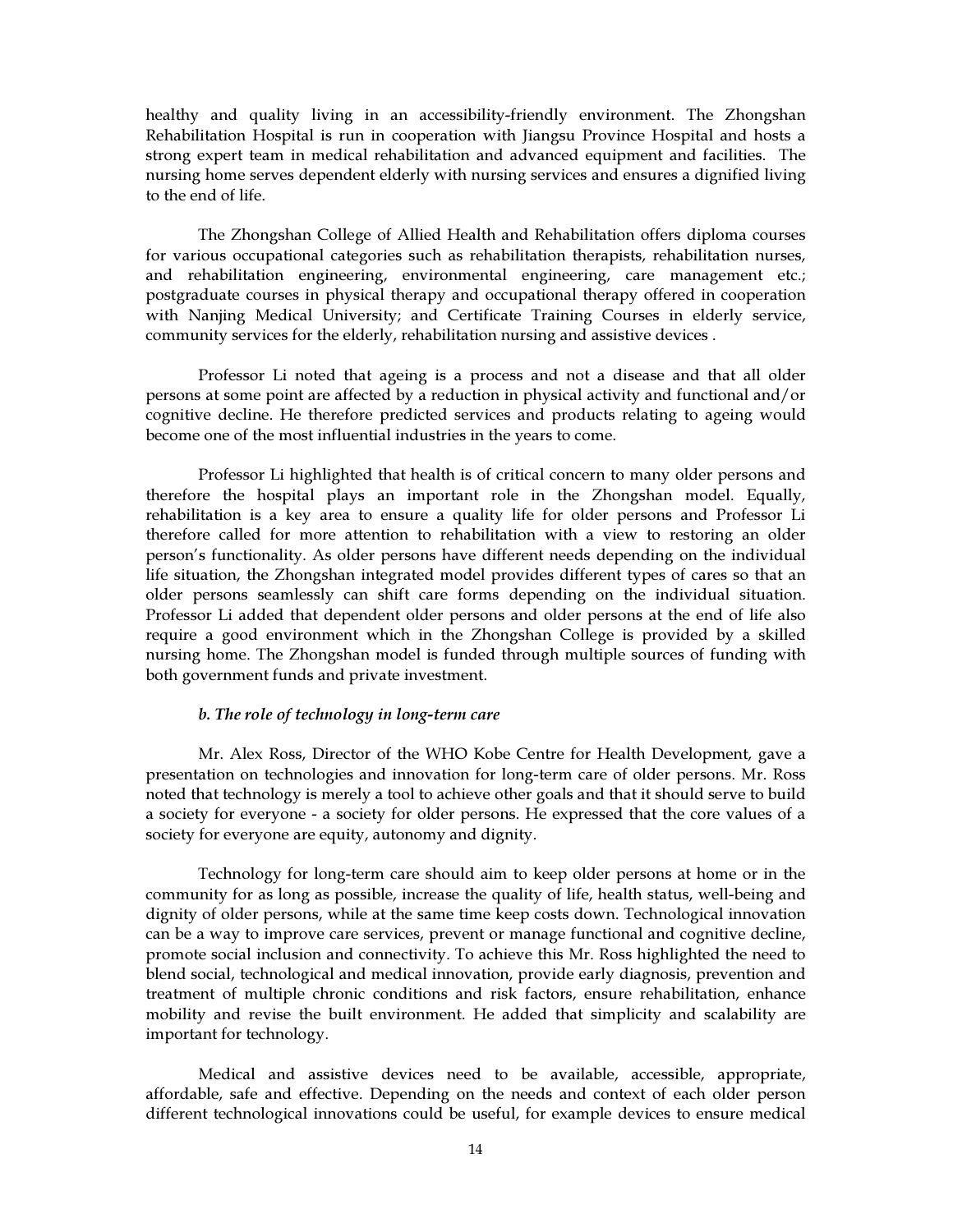and nutrition adherence, to manage ADL, enhance mobility, assistive technology for vision or hearing impairments, falls prevention, devices to reduce risk factors for decline in frailty, diagnostics, patient monitoring, rehabilitation etc. Some simple devices can be of great assistance in this regard, such as the use of iPads for family caregivers who take care of older persons with dementia, technology to help an older person to remember to take and swallow medication, low cost smartphones which are easy to see and easy to use, solar powered hearing aids, canes with sensors etc. Environmental technologies, such as lights and benches, for urban environments can make great impact in the lives of older persons and easily be made safe and effective.

Mr. Ross noted that many useful technologies are available but rarely used. To change this, the development of care technologies needs a stronger user-focus and listen to what older persons want and need. There is also a need to ask older persons what prevents available assistive devices from being more widely used to overcome, for example, stigma for hearing aids. Other issues to consider are the maintenance of devices and the health literacy of the user community.

In addition, robust and independent evaluations of current and new technologies are needed to in order to give the care system the confidence to implement new technologies. Measuring the impact is the key for governments to assess the cost-effectiveness of technology and to set clear criteria for reimbursement. A coherent policy framework is required for this and for outlining eligibility for the assistive devices and technology. The industry is looking for signals of who will pay for technological innovation as the margin of profit is small, especially in middle income countries.

With many technological innovations available, Mr. Ross suggested that there is a need to develop an inventory on existing innovations to be assessed for broad application and create a hub of technologies for ageing for low and middle income countries. He also noted that it is important to consider in which setting the technology would be used.

In the interactive discussion, it was noted that the disability community has great experience in assistive devices and that the disability and the ageing communities are now starting to connect.

Mr. Ross was suggested that countries start with the simple and cost-effective assistive devices, such as government coverage of hearing aids and the development of cheap solar-powered hearings aids. Expensive solutions for integrated city environments or experimental robotics that are used in wealthier countries would not be the priority for low and middle income countries. According to a WHO survey of the needs for assistive and medical devices for older persons in six countries of the Western Pacific Region, older persons gave the highest priority to devices needed to assist with eating and drinking as independently as possible; transfer to or from bed or chair; to be clean and hygienic; and to be able to hear and communicate.

In the discussion, participants also highlighted the importance of the "software" for using technology, emphasizing the importance of skilled rehabilitation personnel who can educate an older person in how to use a technology in an easy and safe manner.

Several participants emphasized the need to listen to older persons to understand what they want and need, and experts discussed how to solicit these inputs. Examples were given of how to successfully solicit the views of older persons, such as in urban planning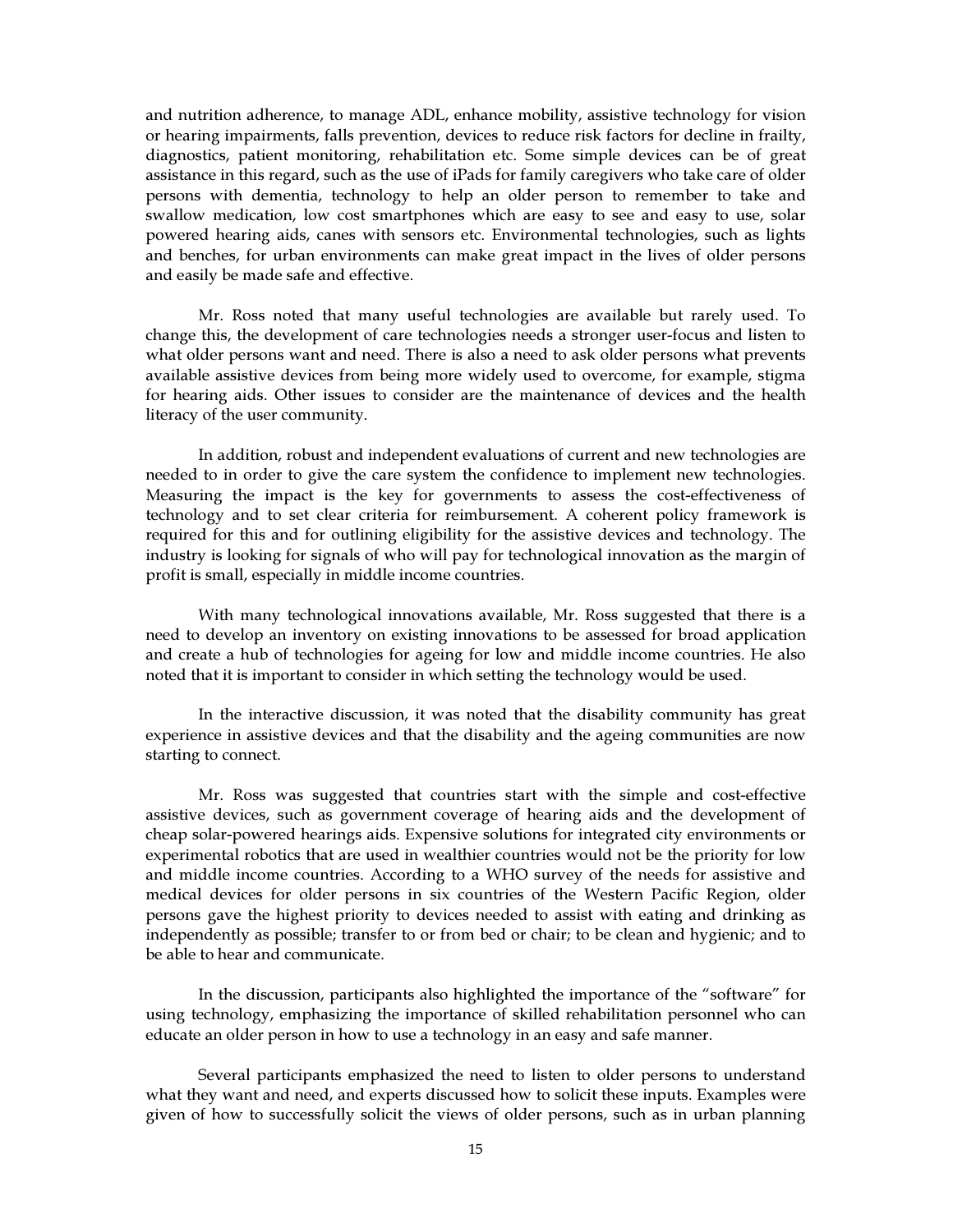projects in New York, while it was noted that in the development of technology for older persons the views of older persons are rarely asked for. Some noted that often the answer to what older persons want and need may be simpler than what the industry and policymakers assume. The disability movement has experience in making their voices heard in such processes, which we can learn from in the development of technologies for older persons in general.

Participants also noted that sometimes older persons do not want assistive devices that could facilitate their life, as they want to "practice" and keep living life as normal, with examples given of older persons' preferring to use the stairs over a lift, to eat normal food instead of soft food. It was also highlighted that social innovation is as important and an example was given of successful social innovation in India to do outreach for improving vision for older persons.

It was also noted that many times reference is made to the "silver economy" assuming that older persons have a lot of many to spend, which is not the case for the majority of older persons. Participants noted that it is important that countries think of assistive technologies as an investment rather than just a cost.

Experts emphasized that technologies should aim to restore a lost function. Failing that, technologies should compensate and only in last resort should technology be used to substitute for the function. In this regard, it was suggested that the International Classification of Functioning, Disability and Health (ICF) could be useful as a tool for assessment.

#### V. Identification of inter-linkages between health-care and long-term care

Ms. Britta Baer, Technical Officer at the Western Pacific Regional Office of WHO, delivered a presentation on "Health and long-term care that meet the needs of older people". Ms. Baer presented the WHO Regional Framework for Action on Ageing and Health in the Western Pacific (2014-2019), which was based on the principle that the highest attainable standard of physical and mental health is a fundamental right of all older people, without discrimination. The four action pillars of the framework included fostering an age-friendly environment; promoting healthy ageing across the life course and preventing functional decline; reorienting health systems to respond to the needs of older persons; and strengthening the evidence base on ageing and health.

The third pillar of the regional framework called for reorienting health systems to meet the needs of older people through making them responsive to the needs of older people, starting with the provision of acceptable, accessible and effective services across the continuum of care. Mr. Baer stressed that four enabling factors for access to integrated services that meet the needs of older persons were effective health sector leadership and governance, affordable services and financial protection, access to needed health technologies of assured quality, and a workforce with appropriate skills.

Access to integrated care services highlighted the need for the continuum of care approach covering variety of care options such as institutional care, informal or family care, home care and self-care, and essentially looking beyond facility-based models to innovative, community-based health and long-term care. Pressures on health spending resulting from population ageing can be addressed with a diverse range of financial arrangements based on different financial incentives keeping the focus on simple options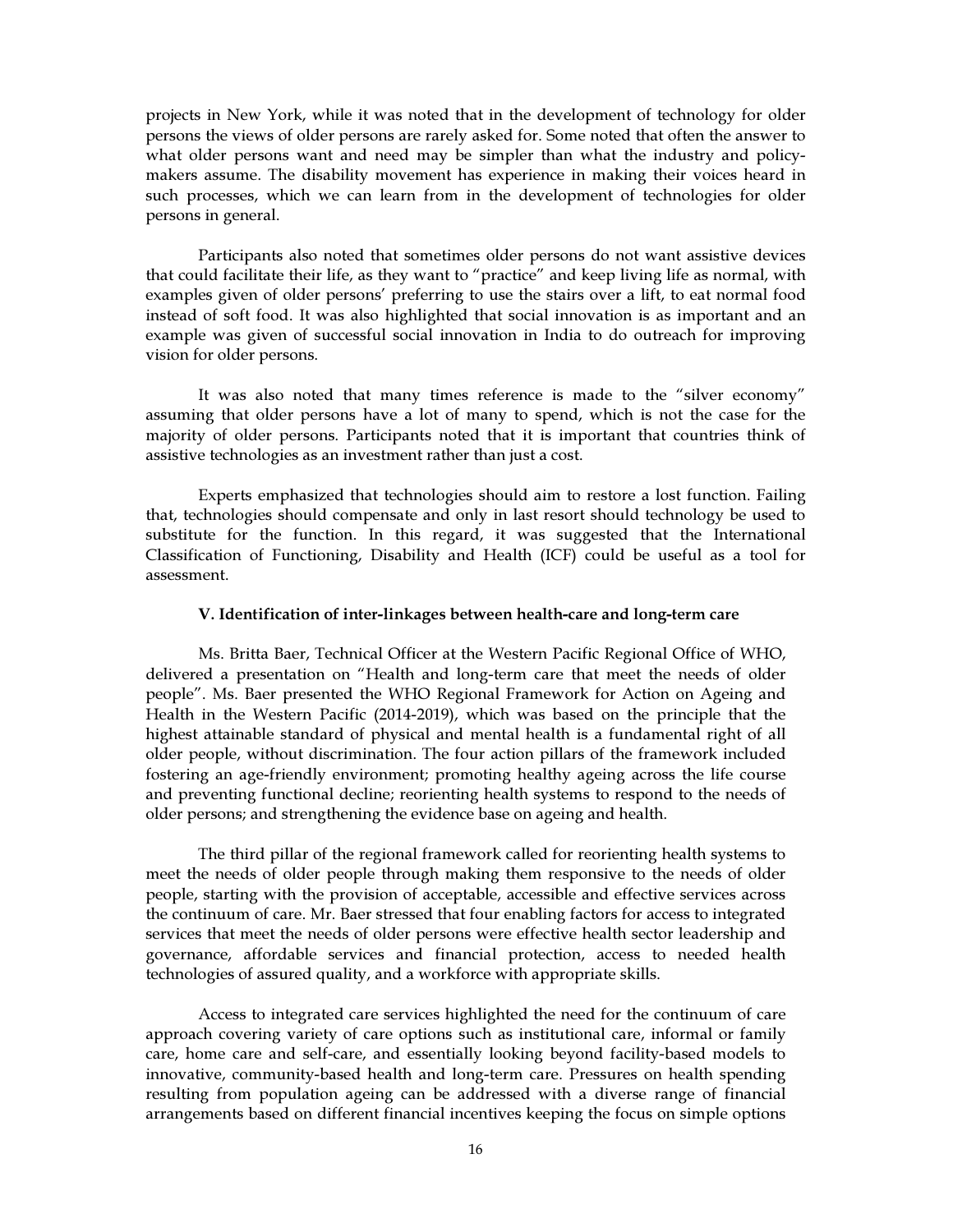tailored to the country context. WHO advocates empowering older persons to live long, healthy and independent lives by promoting healthy ageing and disease prevention across the life course and fostering age-friendly environments across sectors.

In her presentation Ms. Peh Kim Choo, Director of the Hua Mei Centre for Successful Ageing at the Tsao Foundation in Singapore, focused on building an integrated healthcare community by means of establishing essential linkages between health care and long-term care. Ms. Kim Choo introduced the definition of long-term care as a 'myriad services designed to provide assistance over prolonged periods to compensate for loss of function due to chronic illness or physical or mental disability' and provided numerous examples of community-based long-term care services. The diverse spectrum of long-term care services could be divided into in-home services, services provided in congregate living settings that are expected to be the recipient's home, and services provided outside the recipient's home.

Ms. Kim Choo identified two key aspects of establishing essential linkages between healthcare and long-term care as care management (or care coordination) and the person-centred medical home (comprehensive primary care). Care management was defined as 'the deliberate organization of patient care activities between parties involved in a patient's care to facilitate the appropriate delivery of health care services' with a key coordination role played by the case manager. The focus of care management was placed on assessment and planning, monitoring and evaluation as well as coordination and brokerage. In turn, the person-centred medical home (PCMH) was defined as not simply a place but as a model of the organization of primary care that delivers the core functions of primary health care. The person-centred medical home was based on the key principles of patient-centered care with an orientation toward the whole person, comprehensive care, care coordinated across all the elements of the health system, superb access to care as well as a systems-based approach to quality and safety of care. The goal of the personcentred medical home is to improve patient outcomes, patient experience with care and quality of care ultimately leading to better health and reduced costs.

In conclusion, Ms. Kim Choo highlighted several issues to consider for the implementation of the linkages between long-term care and health care, including financing framework, training and development of appropriate labour force, developing communication platforms and siting within the health care system.

During the interactive dialogue that followed, the demand for a care management system was acknowledged. In India and other countries, older persons had to go to different doctors as was required by the fragmented state health system in order to address their multiple concerns. Several experts noted that the need for coordination was at the core of care management and that care management and primary care could be implemented in any income context.

The care manager needed to serve as the first point of contact, a one stop shop for older persons that could provide answers and offer a number of perspectives. One of the roles of care managers was to act as an advocate of the older person with doctors stressing the need, urgency and priority of interventions. In Japan, care manager was recognized as a professional occupation that required an examination to qualify. On the other hand, experts recognized that some basic care management could be performed by community health workers, especially in rural settings.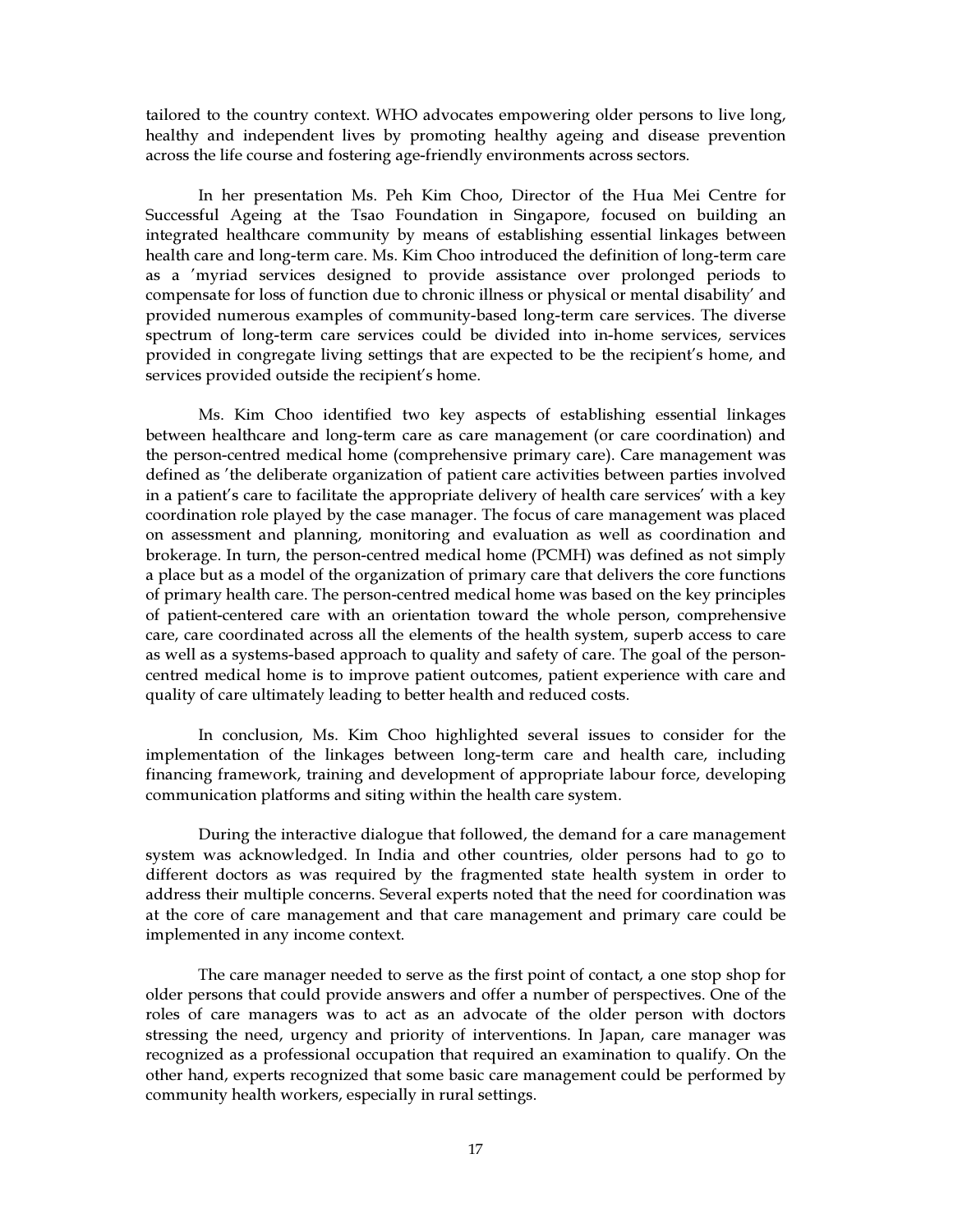Training and capacity building of existing human resources was noted as one approach to long-term care management. For example, in Sri Lanka family health workers have been focusing on maternal and child care but as the demand for maternal and child health services is declining due to the decreasing child population, family health workers could begin to work as care managers for older persons provided they are given adequate training. The Philippines was quoted as an example of re-orienting community health workers, whereby the communities themselves requested local authorities that health workers focus on older persons. It is important, however, to seek opinions of older persons themselves as rights holders in the process of long-term care management.

Meeting participants also noted the emerging need to address linkages between non-communicable diseases and ageing in the region. The WHO Regional Committee for the Western Pacific region had already recognized the synergies and overlaps between non-communicable diseases and ageing, although the two are structurally separate in the organization, and highlighted the importance of earlier intervention as well as focusing on specific risks for older persons over 60 years old. In India, higher risk of noncommunicable diseases for older persons was associated with lower socio-economic status.

### VI. Review of home-based care modalities, including family-care, community-care and self-care

Ms. Meredith Wyse, Strategic Development Manager from the HelpAge International East Asia and Pacific Office based in Chiang Mai, Thailand provided an overview of modalities for self-care, family care and community care focusing on the role of older persons' associations and the work of HelpAge in the region. At the Asia-Pacific Regional Conference on Ageing organized by HelpAge in May 2012, the organization identified several strategic priorities, including gaining a better understanding of the care needs and situations of older people in developing country contexts, expanding partnerships in responding to the care challenge, developing and sharing models of affordable and sustainable care services, promoting training of care givers, and increasing national and regional advocacy to help put care of older persons on policy agenda. In response to the identified priorities, HelpAge was working on a situation analysis of care in old age in South East Asia and China that included a review of both definitions and current state of care provision and projections of care gaps and was expected to be published in early 2015. The Organization was also conducting a regional comparative overview of community-based care approaches in East and Southeast Asian countries focusing on social care and support as well as elaborating a strategy paper for the HelpAge Asia-Pacific Network focusing on physically or mentally dependent older persons whose family support and financial resources are insufficient to meet their basic social care needs.

With regards to the role of older persons' associations, Ms. Wyse emphasized that most older persons' associations (OPAs) were multifunctional as they create synergies between activities, meet real needs, adapt to local context and are inclusive. As such, OPAs became relevant actors in local development focusing on three key areas, namely promoting healthy and active ageing, organising regular health screenings and access to health services, and providing home care by volunteers and paid care assistant as well as support to family care givers. Ms. Wyse highlighted positive impact of the role of OPAs in Vietnam where the care model was included into the national policy on ageing. It was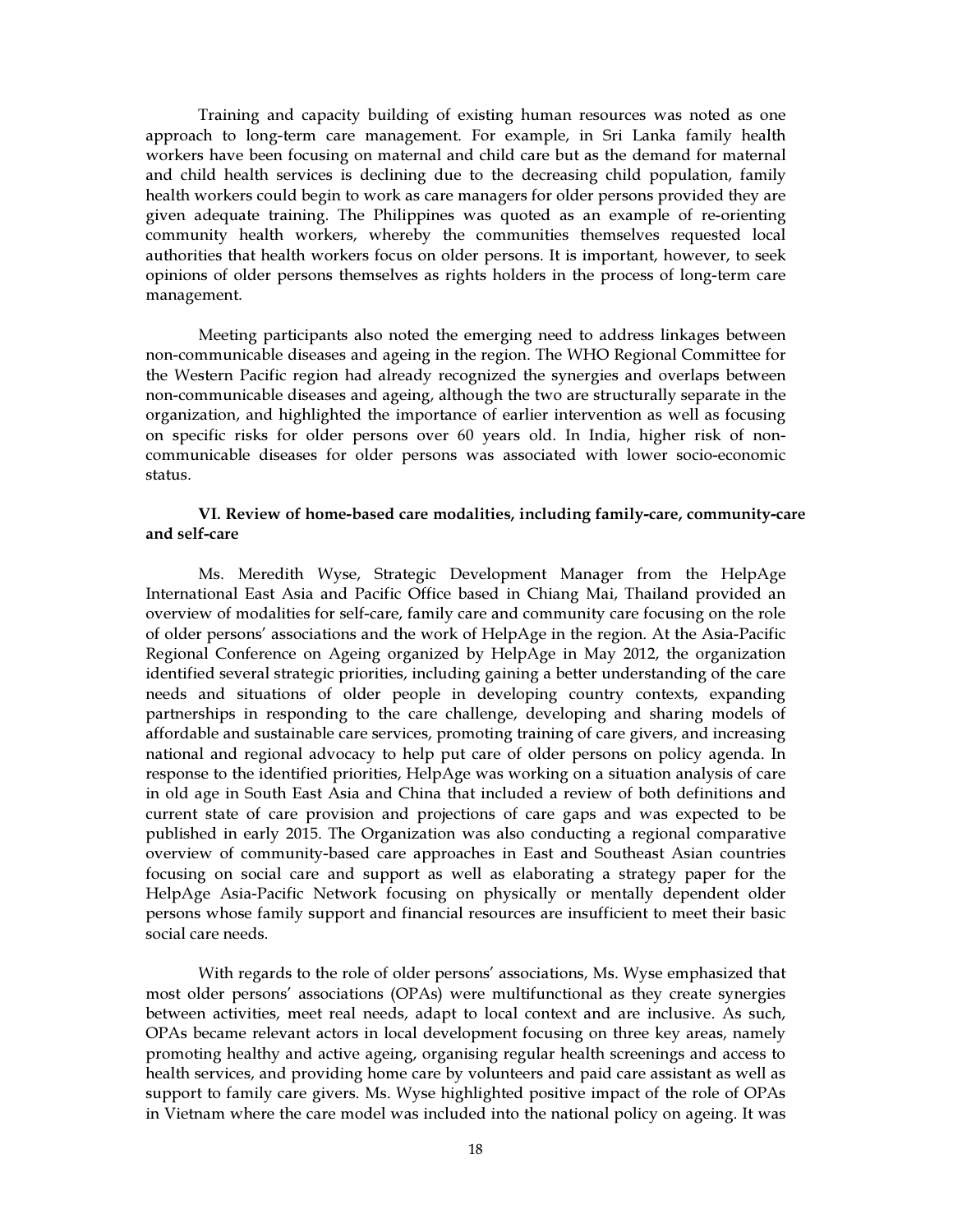recommended to include OPA targets in national plans, develop operational guidelines for OPAs, simplify registration processes, formalise links with local authorities, ensure inclusion in local development planning process and identify both specific and general funding sources for OPAs. Human resources were instrumental to supporting the older persons' associations in their role. Ms. Wyse also noted concerns about how to ensure the quality of care, equity and accountability for this care model.

Mr. Cho Hyunse, President of HelpAge in the Republic of Korea, presented an overview of home and community care for older persons in the member states of the Association of Southeast Asian Nations (ASEAN) and the contribution of HelpAge over the past ten years. He described the challenges facing ASEAN as general population ageing that in turn, led to a growing need for social and health care services for older persons; lack of informal care modalities combined with pressure on the traditional family care support system; and lack of care policies and priority accorded to ageing issues.

HelpAge Korea together with HelpAge International designed a project entitled 'Home care for older people in ASEAN countries', which had been rolled out in ten ASEAN member states. The main objectives of the project were to develop home care model that was suitable to local contexts, to expand home care in collaboration with Government and civil society organizations, and to integrate home care into national policy. The project focused on volunteer-based home care that supported older persons' independent living at home and in the community and reduced the burden of family care givers. An impact evaluation conducted in 2011 found that both Governments and older persons in all participating countries assessed the impact of the home care model as more than satisfactory. At the same time, more collaboration with NGOs was required to expand home care nationwide although home care services provided by unpaid volunteers were not sufficient for older persons suffering from non-communicable diseases and limited mobility. In response to the evaluation, HelpAge Korea together with HelpAge International designed a follow up project entitled 'Community services for older persons in ASEAN countries' (2013-2016) that focused on developing community-based service programme model, and sharing the model with the ten ASEAN countries. The project was expected to develop training manuals and document policy recommendations as well as address acceptability, effectiveness and sustainability limitations as identified in the impact evaluation. A regional conference on "Community based Service Project" with ten ASEAN countries was planned to be held in May 2015, in Cambodia.

Ms. Wendy Holmes, Technical Director of Better Vision and Healthy Ageing Program in Sri Lanka, presented on long-term care in the community. She emphasized that the demographic transition taking place in the region was both a challenge and an opportunity, and that expectations of older people themselves were changing. The first priority should be to raise awareness of policy makers and other stakeholders highlighting the benefits of an ageing population and the contribution that older people make to their families, communities and the country. It was imperative to adopt a rightsbased approach and to tackle ageism and framing ageing as a disaster, 'time bomb' or 'tsunami'. The contributions of older persons, especially older women, to the economy and society were traditionally underestimated.

Ms. Holmes outlined particular barriers to health care for older people such as lack of mobility, transport costs, long waiting times, user fees and provider attitudes. In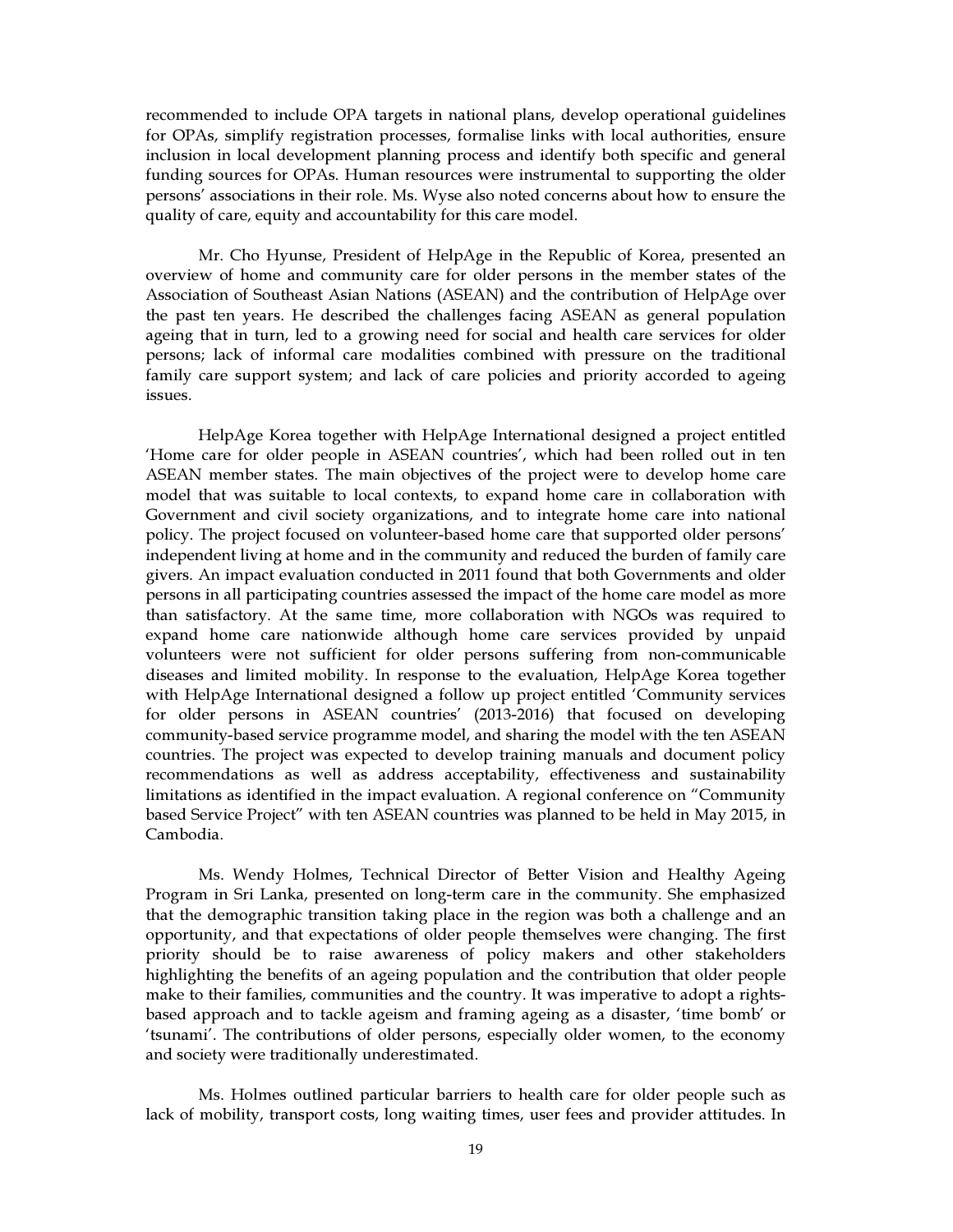this context, demand for long-term care was difficult to predict due to the lack of data and the fast changes in the factors that influence demand. The slogan 'someone for everyone' illustrates the diversity of community-based care options. Practical and financial support for caregivers was essential to raise the profile of caregivers and increase their opportunities for training and social participation. The continuum of care approach required strong support and referral links between levels of care and links with civil society groups and traditional practitioners. More and better research was needed to draw robust conclusions about how the setting of care delivery influences the outcomes and costs of long-term care for older persons.

Ms. Holmes provided an overview of alternative long-term care models, including practical adaptations for home-based care, adapted primary health care, shared medical care and traditional medicine. The role of employers was rarely addressed but the workplace was another context for long-term care and preparation for healthy ageing. Some nursing homes were needed for respite care and for destitute elders but regulation was paramount to prevent mistreatment and abuse. In particular, Ms. Holmes highlighted the need to address visual impairment in the context of long-term care and outlined the key advantages of training older persons to screen vision. In low- and middle-income countries, visual impairment was greatest cause of burden of disease in older people, at three times greater than in high-income countries. She also drew attention to the potential role of peer educations in health promotion and sharing their experiences of cataract surgery.

In the interactive discussion that followed, several experts noted the critical importance of human resources for the provision of long-term care and the need to identify approaches based on the local context. For example, supporting civil society organizations and older persons associations in the delivery of services for older persons was one option in low resource contexts. In China, the work of care workers had been decreasing in the areas of maternal and child mortality sectors due to the advances in the implementation of family planning services and these care workers could now shift to work with older persons. It was also noted that it was important to build capacities of volunteers and older persons organizations to ensure effective community home care and community care. The importance of regulation and continuous monitoring was also raised during the interactive discussion especially in the context of abuse in long-term care settings.

## VII. Consideration of the role of government policy in orienting long-term care services

Professor Zhang Tuohong, Deputy Director of the Department of Global Health at the School of Public Health of Peking University, delivered a presentation on the role of government policy in orienting long-term care services. Professor Zhang's presentation focused on three considerations for government policy making in the area of long-term care, namely having a sector-wide national strategy on health and ageing; developing guidelines and standards on financing, integrated provision of long-term care services and evaluation of progress; as well as financial management, planning, monitoring and evaluation.

In addition to focusing on health and long-term care, a sector-wide national strategy on health and ageing needed to take into consideration aspects of older persons' social participation such as working, learning and traveling, living arrangements,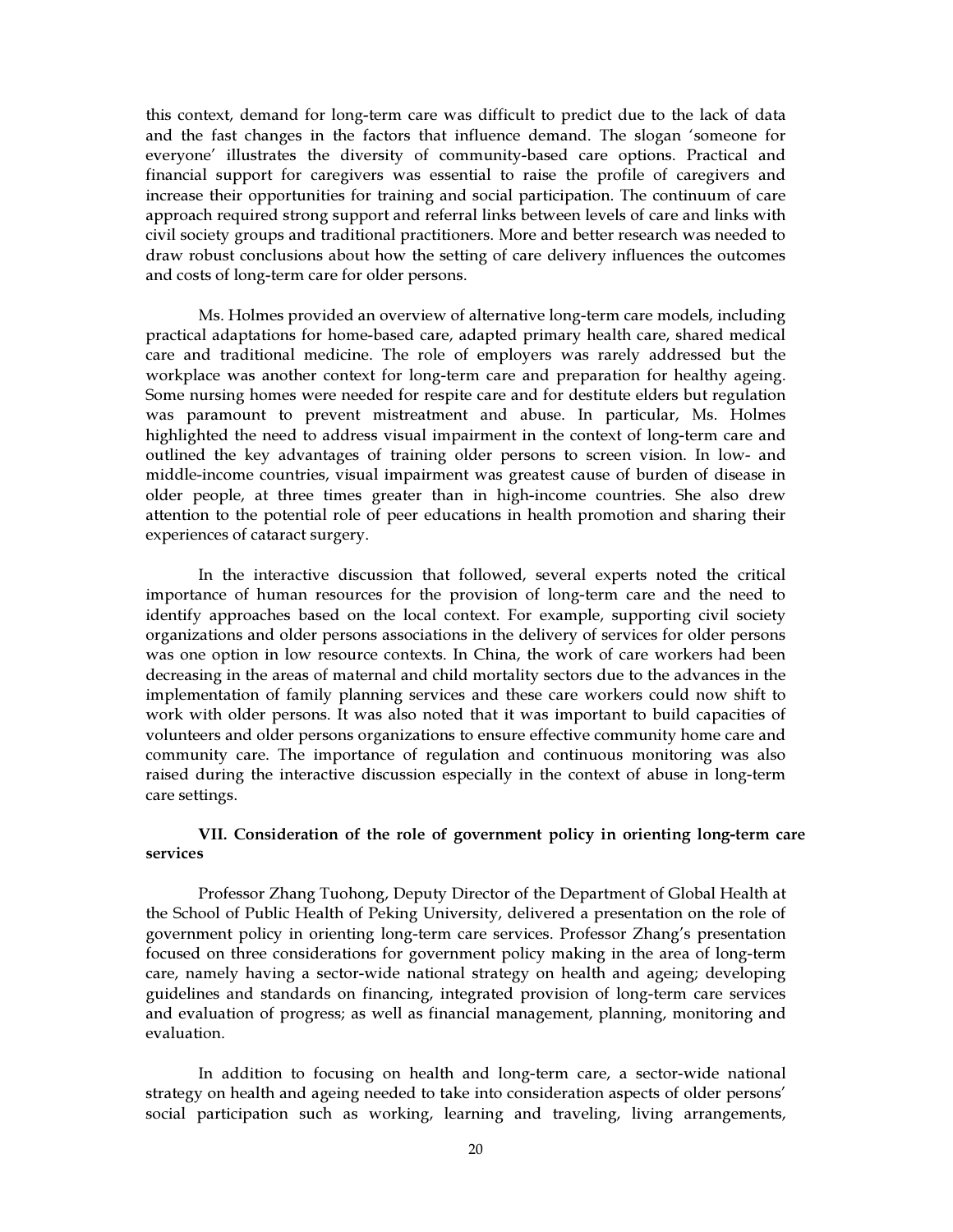itransportation, housing and mental support. Professor Zhang identified development of guidelines and standard-setting as a key element of government policy with regards to orienting long-term care services. The guidelines were needed to address the key factors affecting long-term care of older persons such as financing of long-term care; service provision including human resources and delivery modalities; as well as quality assurance and coordination between different stakeholders, including government, civil society and the private sector.

Another key role of the Government in regulating long-term care services was in ensuring effective financing management, auditing and results-based planning. Presence of a functioning financial management mechanism was crucial for all aspects of long-term care. Having in place a monitoring and evaluation plan as well as a reporting mechanism is essential for measuring results and results-based planning. The government should also take the lead in knowledge sharing on long-term care, including managing an information collection platform, putting in place an integrated data processing mechanism, and in translating the collected information into knowledge and data for policy makers and practitioners.

Ms. Susana Concordo Harding, Director of the International Longevity Centre at the Tsao Foundation in Singapore, presented her organization's views and experiences in terms of the role of Government policy in orienting long-term care. Ms. Harding emphasized that the need for long-term care depended on the prevalence of disability and availability of informal support, including demographic change, epidemiological change in terms of the double burden of disease as well as changes in societal models. She outlined four potential roles for government policy regarding long-term care, including stewardship, financing, resource generation and service provision.

The stewardship role of the government policy denoted the need to identify longterm care priorities in the country, including relative priority of long-term care among other needs. The financing role of the government was to consider and define whether access to long-term care services should be based on entitlement, or be subject to budget constraints, to consider direct service provision versus cash grants; to consider a degree of prioritization by income, disability and family situation and whether minimal suport to many should be prioritised over greater support for a few. In terms of the resource generation role, Ms. Harding highlighted the role of family and informal care, human resource strategies, decentralization of decision-making, financing and responsibility for provision of long-term care and also market incentives for providers and users. Another key role for government policy was in the area of service provision, including defining the state versus family responsibility, regulating the quality of care and devising strategies for achieving integrated and coordinated care. In this regard, the roles of the civil society and the private sector were complementary to the government.

In conclusion, Ms. Harding outlined potential future policy initiatives under the umbrella of a comprehensive system-wide long-term care policy. The policy initiatives included paying more attention to cost-effective health promotion and prevention, introducing targeted universalism in terms of health and social care screening, putting emphasis on cost-efficiency and cost-benefit analysis, training para professionals and supporting their growing role for home visits. Further proposed policy alternatives covered developing health information systems, using evidence-based practices, developing mental health policy, promoting social innovations thinking and intergenerational solidarity as well as community support networks and long-term care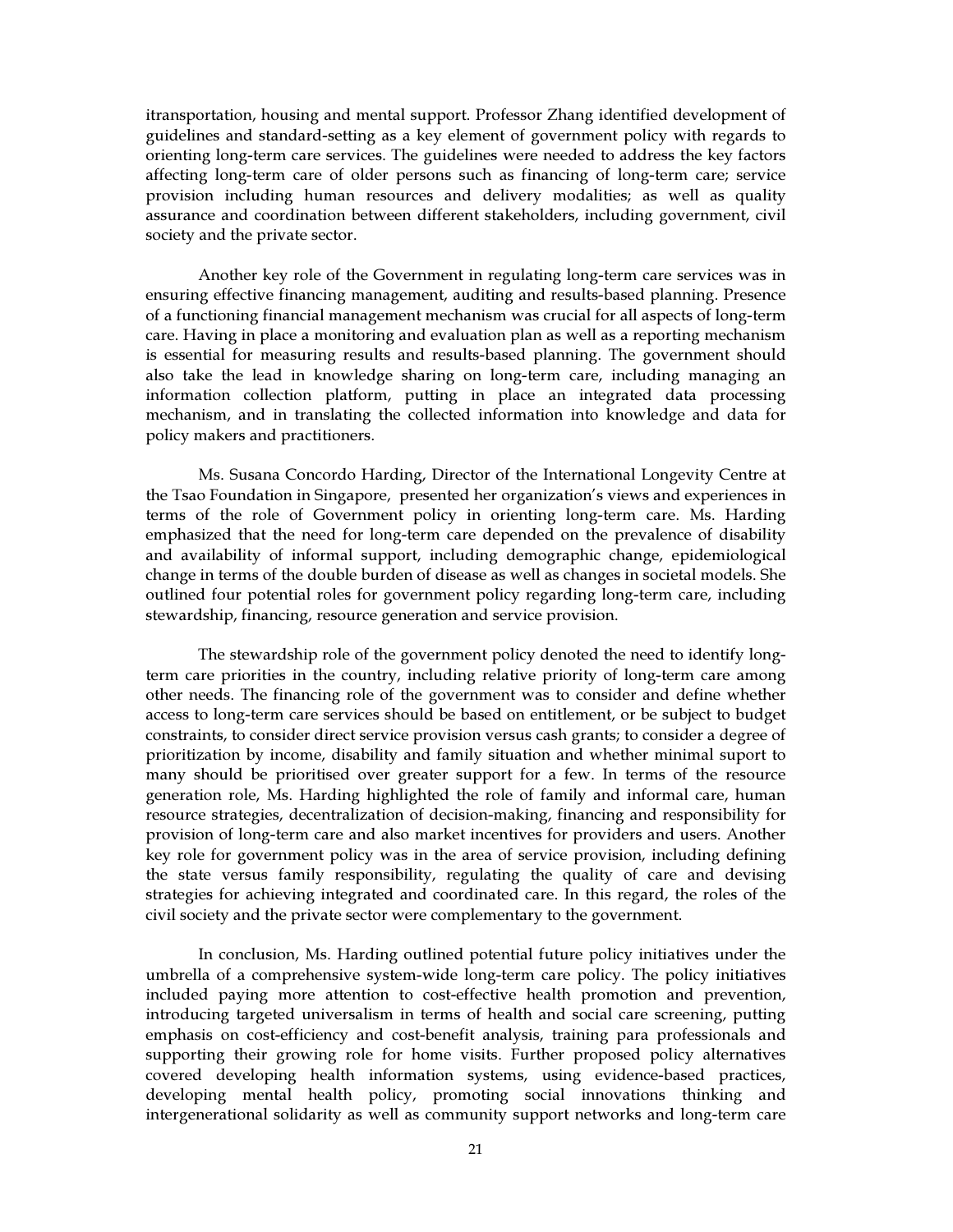#### insurance financing options.

During the interactive dialogue that followed, several experts noted the role of the government as the main duty bearer according to the human rights-based approach highlighting the importance of political commitment that differs across the region. It was noted that the government policy response was an indicator of political commitment and was needed regardless of the stage of ageing and development. Long-term care needed to be included in into national ageing policy or policy on older persons as well as integrated with health and social policies.

Gender dimensions of ageing and their implications for long-term care were identified as an important cross-cutting factor. Majority of oldest old were women, majority of carers were women, and majority of older persons left alone after their spouse's death were women and transitioning from family-dependent informal care to formal care supported by the government must be approached in this context.

The issue of long-term care insurance was identified as a crucial niche for the role of the government as private insurance companies did not normally offer long-term care insurance. The work on developing long-term care insurance options needed to involve the private sector and social entrepreneurship. Different financing models of long-term care insurance could be designed for different country contexts and resource availability. For example, in the Republic of Korea long-term care system was not based on insurance but rather it was designed as another form of taxation where eligibility was based on age, disability etc.

## VIII. Consideration of possible outline for guidelines for long-term care of older persons in the Asia-Pacific

Mr. Srinivas Tata, Chief of the Social Policy and Population Section, ESCAP, presented a tentative outline for a guidance document on long-term care of older persons in the Asia-Pacific region. It would include: policies for long-term care in different country settings; how to estimate the care-needs; the roles of different stakeholders in the provision of long-term care; different modalities of service delivery; financing options for long-term care systems; human resources needs; and how to use technology and traditional medicine in long-term care.

The guidance document would draw upon experiences from the region and beyond. Lessons learned from the region would be based particularly on case studies of the longterm care systems in China, India, the Republic of Korea and 2-3 additional countries. This would be complemented by experiences documented by the Organization for Economic Cooperation and Development (OECD) and the UN Economic Commission for Europe (UNECE), covering experiences from both high-income and emerging economies.

The format of the guidance document would be recommendations that policy makers and other stakeholder should take into considerations when shaping a long-term care system for older persons. It would cover both medical and social aspects of long-term care as well as inter-linkages.

In terms of estimating the need for long-term care of older persons, Dr. Tata highlighted that countries need to have reliable data and a method of projecting future care needs. In this regard he suggested that it may be useful to look at disability rates and disability-adjusted life years (DALYs), in comparison with life expectancies at age 60. Dr.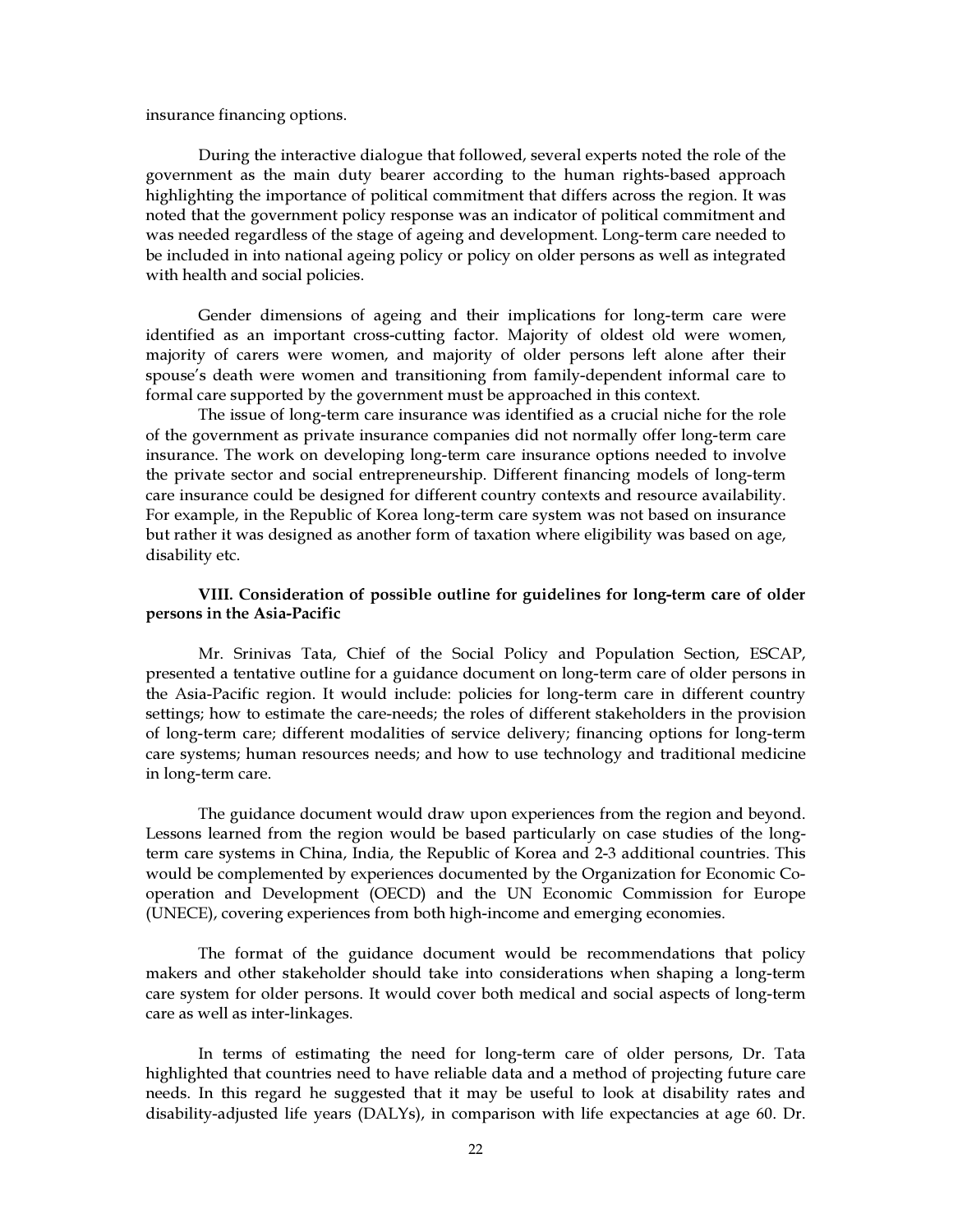Tata noted that there is also a need for strong data to make a compelling case for the need to develop and strengthen long-term care systems as countries have competing demands and older persons as a group often is less visible and vocal than other groups.

Mr. Tata noted that the Government has a central role in long-term care of older persons, *inter alia*, for policy development, regulation and standard setting, as a service provider, as a coordinator of stakeholders and of services, for the planning and development of human resources, to incentivize long-term care etc. In addition, a range of stakeholders play important roles for the provision of long-term care, including families, communities, civil society organizations, older persons associations, the international community.

Financing of long-term care is an area of great interest and concern to countries in the region. Current financing modalities include taxes, revenue from long-term care insurance, funds from philanthropic organizations and the private sector, savings of older persons and contributions from family-members. Care is also provided by family members and communities through a considerable amount of unpaid carework. The guidance document would therefore focus on the different modalities of long-term care funding and provide policy recommendations for financing options in different settings with a view to strengthening the sustainability of long-term care systems.

As had been noted earlier in the Consultation, most countries in the region lack sufficient skilled and trained long-term care personnel to meet current care needs. This includes both health and non-health workers, such as geriatrist, general practitioners with sufficient skills in ageing, nurses, outreach personnel, health workers, volunteers, care managers/coordinators, rehabilitation specialists, speech therapists, occupational therapists, psychologists, social workers counsellors etc. The guidance document would examine good practices, identify gaps and give recommendations on the development of human resources for long-term care.

Noting the important role that technology and traditional medicine could play in long-term care in the future, Dr. Tata referred to how simple low-cost solutions such as monitoring and alarm devices, assistive devices, teleMedicine, teleHealth and new drugs could contribute to better meeting the increasing demands for quality long-term care services. The guidance document would therefore explore how technology and traditional medicine could be better used in the region.

In the interactive discussion that followed, experts agreed that there is no one model national policy on long-term policy that would fit all country contexts, but that policy recommendations or options would be highly useful. While some countries have more comprehensive policies in place, others are less developed and would benefit from learning from others.

Participants suggested that the guidance document reviews how to use the existing heath care systems and reorient them more towards older persons. It was noted that in some countries there are government employees in the social sector that could be used for care of older persons, for example family health workers or community health workers. In terms of service delivery, the need for monitoring and evaluation of long-term care was stressed, noting the need to therefore have standards put in place. The value of computerized health information systems, currently often lacking, was noted both for monitoring and evaluation, but also to ensure an integrated service delivery. The need for better coordination between ministries, between different stakeholders as well as international actors, was also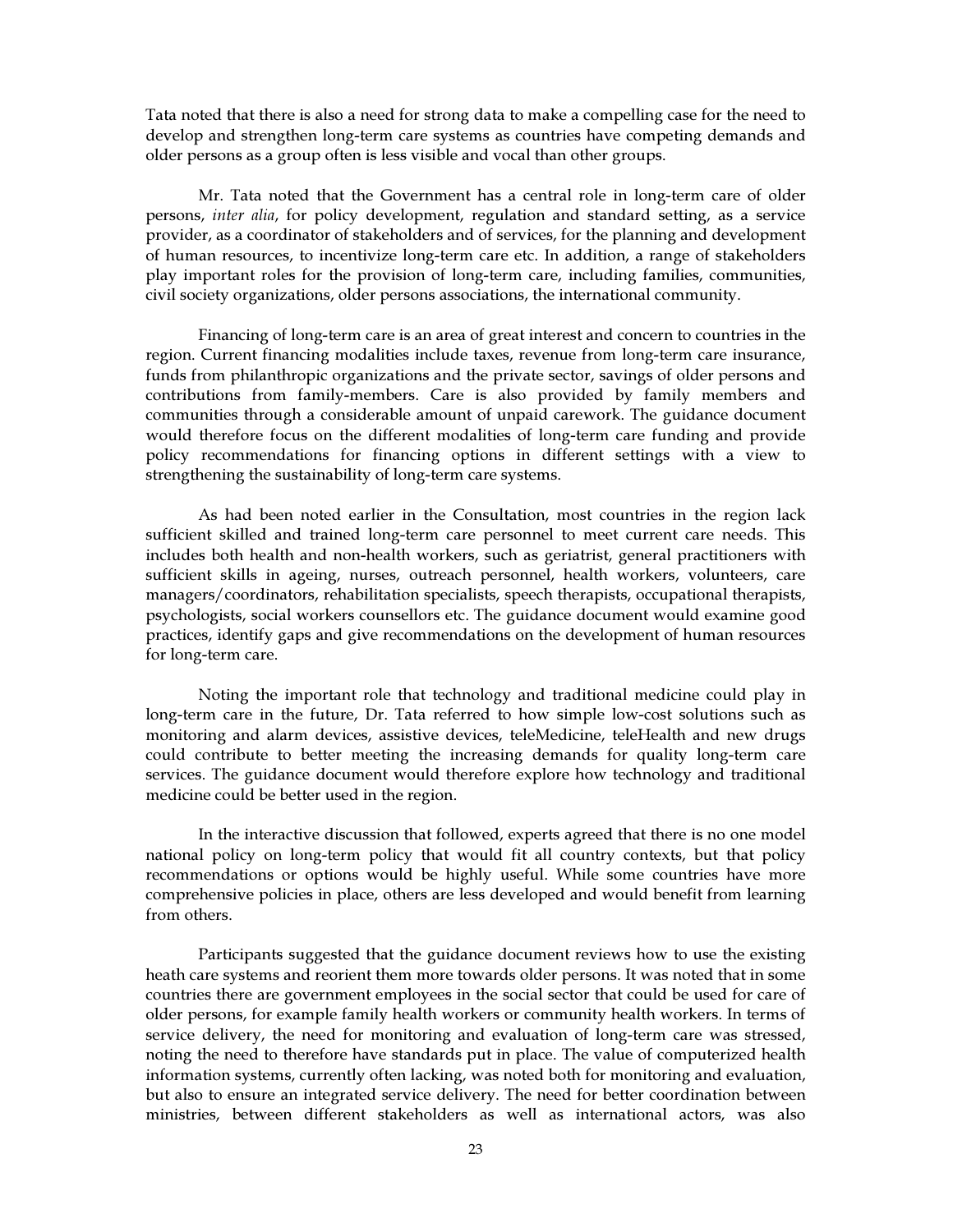#### highlighted.

Experts noted that given importance of the family, its role in relation to long-term care - past, present and future - may require special attention. It was argued that while all countries in the region would consider the family as traditionally having a central role in caring for older persons, there may be subregional differences, including how legal systems have integrated this role.

Among the core principles that the guidelines should emphasize are: the central role that older persons themselves need to play; respect; non-discrimination; freedom from violence and abuse; equity; and the need to recognize the diversity of older persons. It was emphasized that it would be useful for the guidance document to provide recommendations on how to ensure a structured approach to put the voices of older persons at the center of policy formulation and implementation. Experts also suggested that it may be useful to add a chapter focusing specifically on the gender dimensions of long-term care.

In relation to assessing the care needs, the need for more and better data and research was stressed. Participants noted that given the changes in contexts and demographics in the region, there is a need to look into modelling for different scenarios. Another issue raised was to ensure care needs for older persons living with dementia are included. It was also suggested to explore estimates for the care work is performed by women. Participants also noted that more data, information and research is needed for evidence-based policy recommendations and also to ensure comparable data is available across countries.

Furthermore, it was noted that estimating care needs is different for estimating the care requiring public intervention. A few countries in the region have experiences in estimating the need for care requiring public intervention and it was noted that this is quite complex. The guidance document to be developed by ESCAP would focus on assessing the long-term care needs generally since the level of care provided by public intervention to large extent depends on political choices.

Participants welcomed that the guidance document would clearly point out that there is a shortage of care workers in all countries. Experts noted the need to discuss the need to increase the attraction of care work, including opening career paths, the need for training programmes, accreditation standards, explore the need for possible new professions in the care sector. One area identified which would require more attention, is the need for better care coordination. Participants noted that training and development also of informal caregivers and for self-care would be important to include.

Participants re-emphasized that technology needs to follow the principles of restore, compensate and substitute, and that areas that are important to include also are home adaptation and transport, noting its key role in ensuring older persons can access other services. Therefore it was suggested that those involved in public transportation policy development should be included as a target group.

It was noted that long-term care cannot depend upon philanthropic funding and that the government in all cases has the main responsibility for long-term care. Participants also noted the need to have a rights-based approach to long-term care regardless of how it is financed.

Additional suggestions from the participants included to consider studies and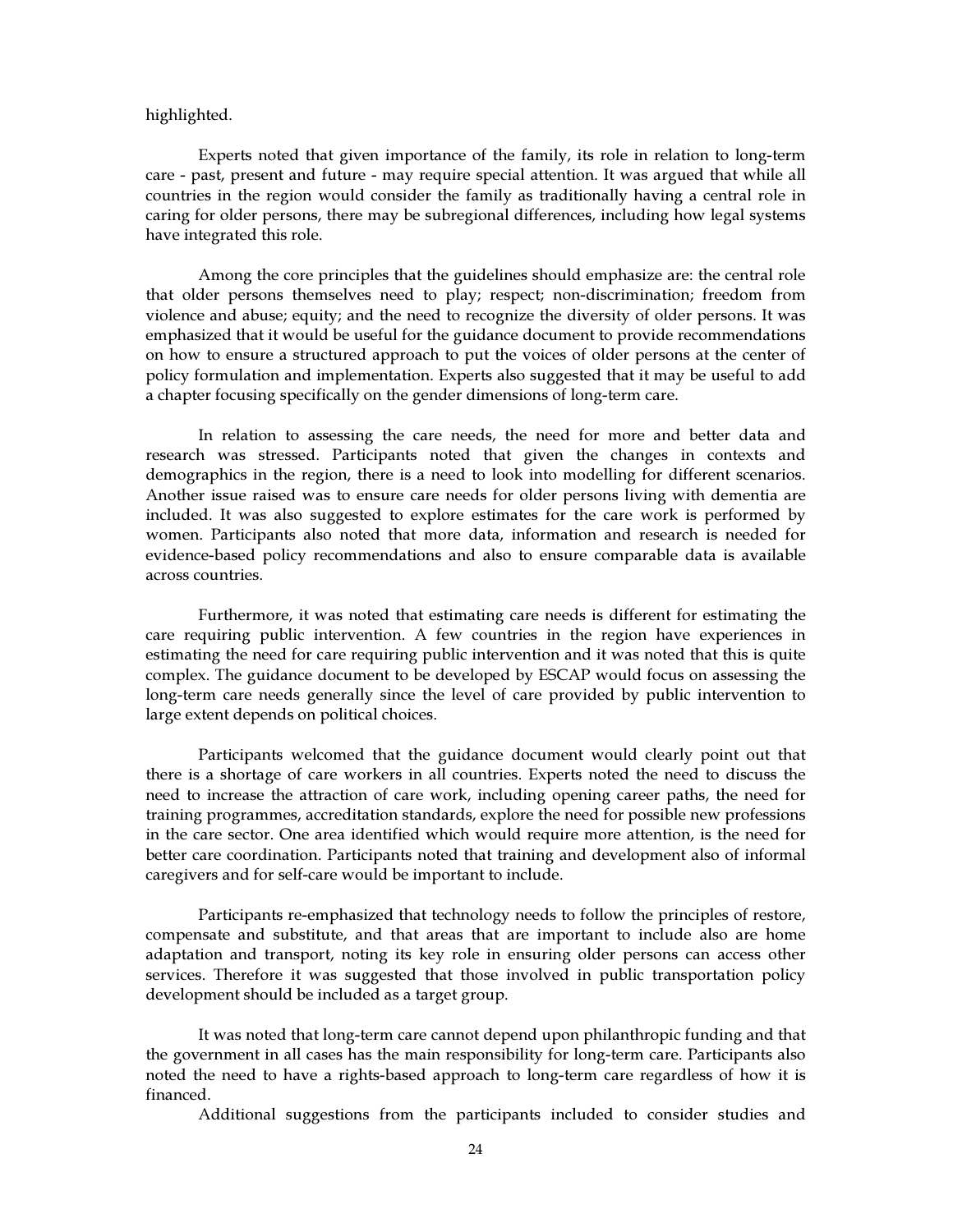evidence from other regions and for ESCAP to explore mechanisms for a regional monitoring mechanism.

### IX. Closing of the Consultation

In her closing remarks, Ms. Meilin, NHFPC expressed her gratitude towards ESCAP and all participants and conveyed NHFPC's interest in continuing to work closely with other countries and ESCAP on long-term care of older persons in the context of the rights of older persons. On half of ESCAP, Mr. Tata, ESCAP closed the Consultation and expressed his gratitude to the NHFPC for their support to for the Consultation, and thanked all participants for their active contributions and high degree of commitment.

#### Annex I

#### LIST OF PARTICIPANTS

Ms. Britta Baer, Technical Officer (Gender, Equity, Human Rights and Ageing), Division for Health Systems, World Health Organization Regional Office for the Western Pacific, Manila, Philippines, E-mail: baerb@wpro.who.int

Mr. Aparajit Ballav Dey, Professor and Head, Department of Geriatric Medicine, All India Institute of Medical Sciences, DII/17, Ansari Nagar, New Delhi-110029, India, Tel: 91-11- 26588530, Fax: 91-11-265886633/ 265886641, E-mail: abdey@hotmail.com

Professor Lakshman Dissanayake, Senior Professor, Department of Demography, University of Colombo, Colombo 3, Sri Lanka, Tel: 0094-0-728562150, Fax: 0094-0-112581110, E-mail: L.Dissanayake@leedsbeckett.ac.uk

Professor Du Peng, Director, Institute of Gerontology, Renmin University of China, 59 Zhong Guan Cun Street, Haidian District, Beijing, China, Tel: 86-13501275637, Fax: 86-10- 62512228, E-mail: Dupeng415@aliyun.com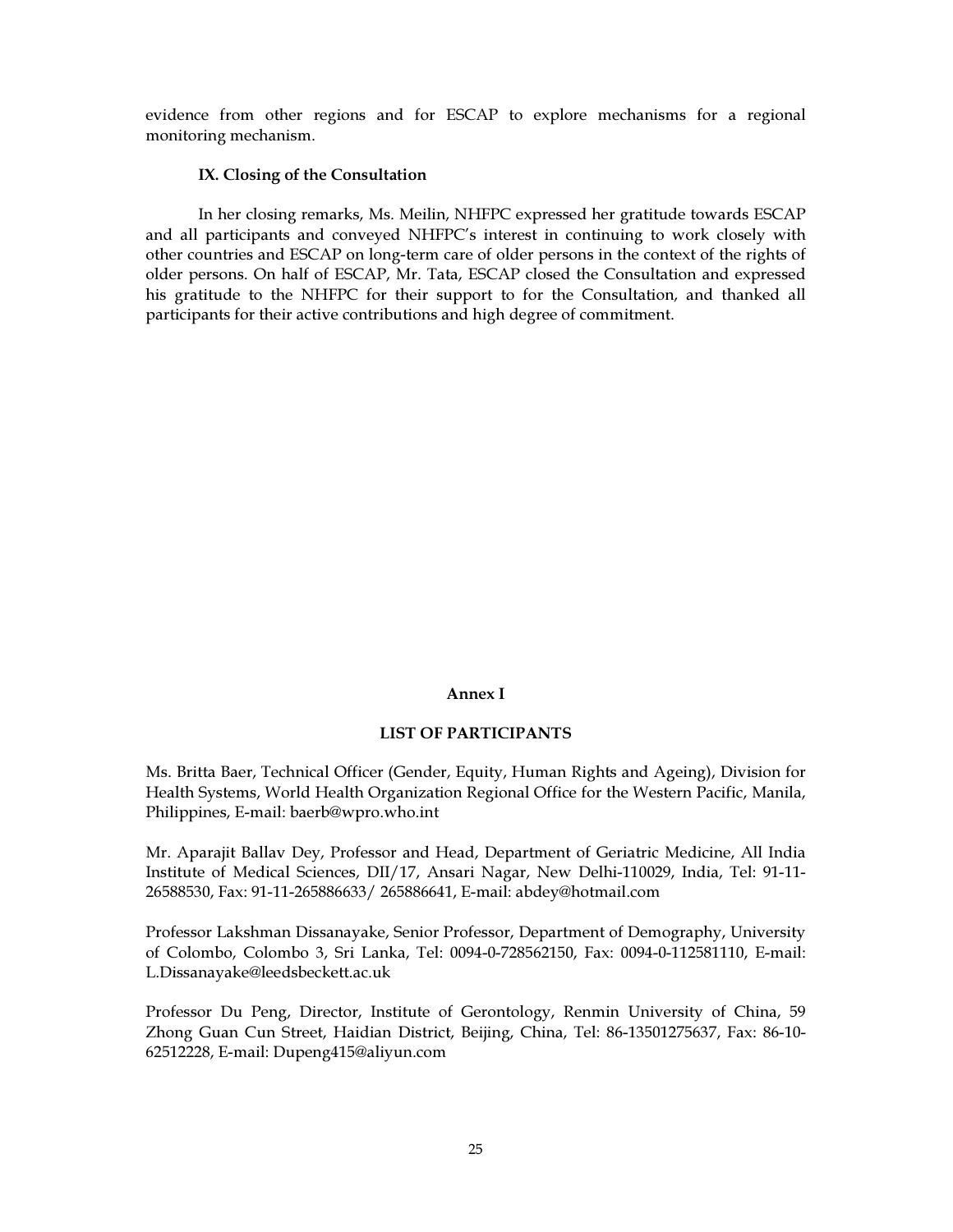Mr. Chen Yi, Board Chairman, Board of Directors, Zhongshan College, No. 169 Maqun Street, Nanjing 210049, China, Tel: 86-25-8435-8810, Fax: 86-25-8436-1357, E-mail: chenyi1953@126.com

Mr. Cho Hyunse, President, HelpAge Korea, #511, 53, Yeongsan-ro, Yeongdeungpo-gu, Seoul, 150-103, Republic of Korea, Tel: 8210-2701-7244, E-mail: hyun@helpage.or.kr

Dr. Choi Young Jun, Associate Professor, Department of Public Administration, Korea University, Anamdong, Seungbukgu, Seoul, Republic of Korea, Tel: 02-3290-2276, E-mail: sspyjc@gmail.com

Mr. Gu Faming, Deputy Inspector, Department of Community Family Planning, National Health and Family Planning Commission (NHFPC), No. 14 Zhichun Road, Haidian District, Beijing 100191, China, Tel/Fax: 86-18099265879, E-mail: gufamingfp@126.com

Ms. Susana Concordo Harding, Director, International Longevity Centre, Tsao Foundation, 298 Tiong Bahru Road, #15-01 Central Plaza 168730, Singapore, Tel: 65-6593-9514, Fax: 65- 6593-9522, E-mail: susanaharding@tsaofoundation.org

Dr. Reiko Hayashi, Director, Department of International Research and Cooperation, National Institute of Population and Social Security Research, Hibiya Kokusai Building, 6th Floor, 2-2-3 Uchisaiwai-cho, Chiyoda-ku, Tokyo 100-0011, Japan, Tel: 81-3-3595-2984 ext. 4420, Fax: 81-3-3591-4821, E-mail: hayashi-reiko@ipss.go.jp

Dr. Wendy Rosalind Holmes, Technical Director, Better Vision Healthy Ageing Program, Burnet Institute, 51, Daulagala Road, Elugoda, Peradeniya, Central Province, Sri Lanka, Tel: 94-7793-24397, E-mail: holmes@burnet.edu.au

Ms. Li Haiou, Vice Chairman, Board of Directors, Zhongshan College, No. 169 Maqun Street, Nanjing 210049, China, Tel: 86-25-8435-8810, Fax: 86-25-8436-1357, E-mail: 13905184688@163.com

Dr. Raldi Koestoer, Senior Adviser, Ministry for Economic Affairs, East Lapangan Banteng Street No.2-4 Jakarta 10710, Indonesia, Tel: 62-21-3511511, Fax: 62-21-3521946, E-mail: ralkoest@yahoo.co.uk

Professor Li Jian'an, Zongshan College, China; President of International Society of Physical and Rehabilitation Medicine, and foreign associate of Institute of Medicine (IOM) USA, No. 169 Maqun Street, Nanjing 210049, China, Tel: 86-25-83318752, E-mail: lijianan@carm.org.cn

Mr. Liu Ming, National Health and Family Planning Commission (NHFPC), No. 14 Zhichun Road, Haidian District, Beijing 100191, China, Tel/Fax: 86-1062030637, E-mail: liuming@nhfpc.gov.cn

Ms. Liu Rui, Deparment Head, International Cooperation and Exchange Center, Zhongshan College, No. 169 Maqun Street, Nanjing 210049, China, Tel/Fax: 86-25-8435-8772, E-mail: lilyaround@163.com

Ms. Ma Wei, Programme Officer, Department of International Cooperation, China Population and Development Research Center, No. 12 Da Husi Road, Haidian District, Beijing 100081, China, Tel: 0086-62179124, E-mail: mawei49@gmail.com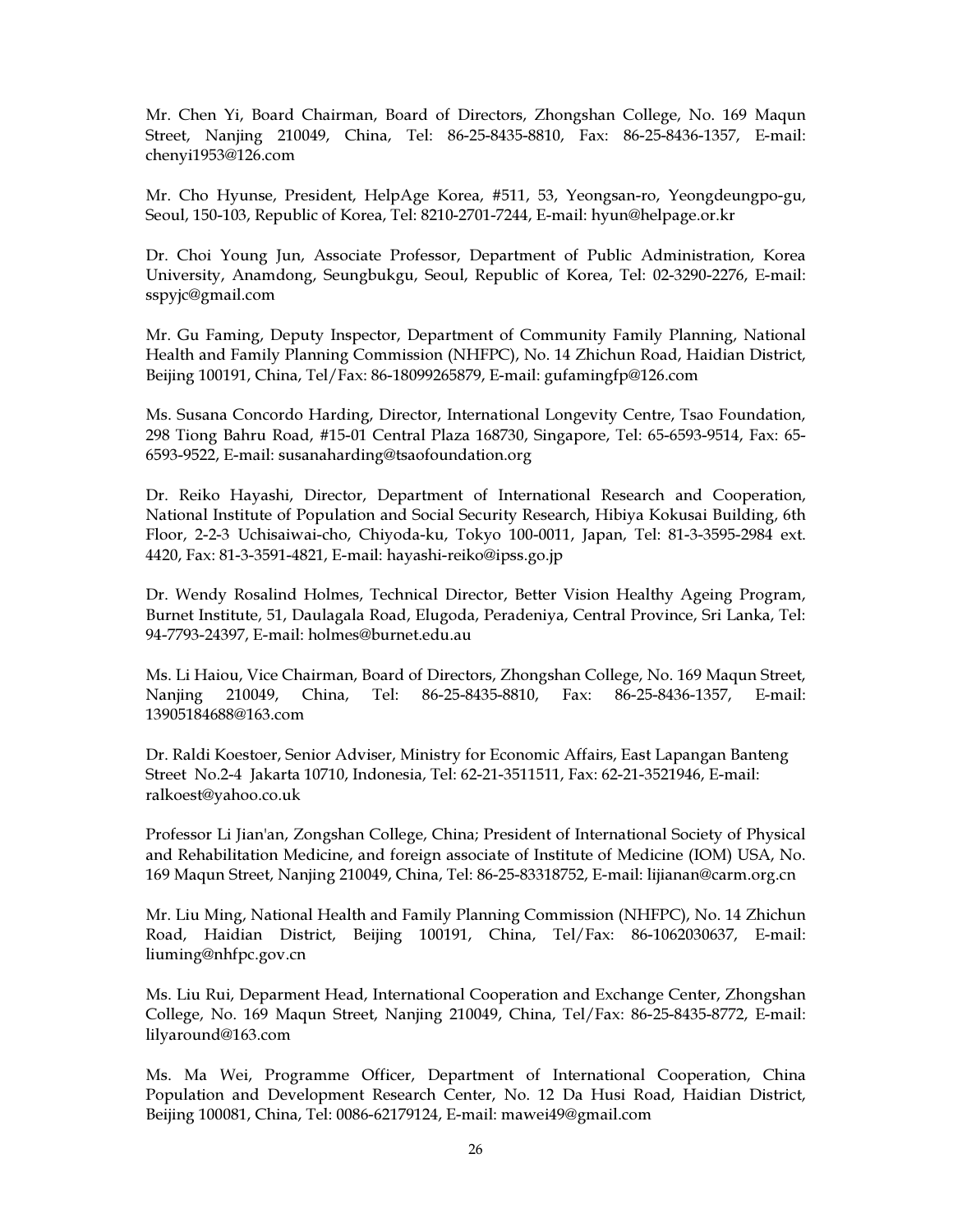Ms. Peh Kim Choo, Director, Hua Mei Centre for Successful Ageing,Tsao Foundation, 298, Tiong Bahru Road, #15-01/06 Central Plaza 168730, Singapore, Tel: 6593-9513, Fax: 6593- 9522, E-mail: kimchoo@tsaofoundation.org

Dr. Prapun Phongkhanittanon, Director, Institute of Geriatric Medicine, Department of Medical Services, Ministry of Public Health, Tiwanon Road, Muang District, Nonthaburi 11000, Tel: 66-2-590-6255, Fax: 66-2-591-8277, E-mail: drprapun@yahoo.com

Mr. Alex Ross, Director, WHO Centre for Health Development (WHO Kobe Centre), IHD Centre Building 9F, 1-5-1 Wakinohama-Kaigandori, Chuo-ku, Kobe, Hyogo, Japan, Tel: 81- 78-230-3100, Fax: 81-78-230-3178, E-mail: rossa@who.int

Dr. Worawet Suwanrada, Dean, College of Population Studies, Chulalongkorn University, Phaya Thai Road, Bangkok 10330, Tel: 02-2187351/2187352, Fax: 02-255-1469, E-mail: worawet@gmail.com

Ms. Tian Xiaobing, Director, Human Resource Development Center for Elderly Care Services, Zhongshan Vocational College, 169 Maqun Street, Nanjing 210049, China, Tel: 86- 25-8435-8714, Fax: 86-25-8435-8732, E-mail: txbsl@163.com

Ms. Wang Lijuan, National Health and Family Planning Commission (NHFPC), No. 14 Zhichun Road, Haidian District, Beijing 100191, China, Tel/Fax: 86-13691061609, E-mail: wanglijuan2003@126.com

Ms. Meredith Wyse, Strategic Development Manager, HelpAge International – East Asia/Pacific Regional Office, 6 Soi 17, Nimmanhemin Road, Suthep, Muang, Chiang Mai 50200, Tel: 66-53-225-440, Fax: 66-53-225-441, E-mail: meredith@helpageasia.org

Ms. Xu Meilin, Inspector, Department of Family Development, National Health and Family Planning Commission (NHFPC), No. 14 Zhichun Road, Haidian District, Beijing 100191, China, Tel/Fax: 86-13801310426, E-mail: yjzxxml@163.com

Professor Zhang Tuohong, Deputy Director, Department of Global Health, School of Public Health, Peking University, Beijing, China, Tel: 8610-82802144, E-mail: tzhang@bjmu.edu.cn

### $-$

## UNITED NATIONS SECRETARIAT

## ECONOMIC AND SOCIAL COMMISSION FOR ASIA AND THE PACIFIC (ESCAP) SOCIAL DEVELOPMENT DIVISION (SDD)

| Ms. Nanda Krairiksh | Director, Social Development Division                                  |
|---------------------|------------------------------------------------------------------------|
| Dr. Srinivas Tata   | Chief, Social Policy and Population Section                            |
| Ms. Therese Bjork   | Social Affairs Officer, Social Policy and Population<br><b>Section</b> |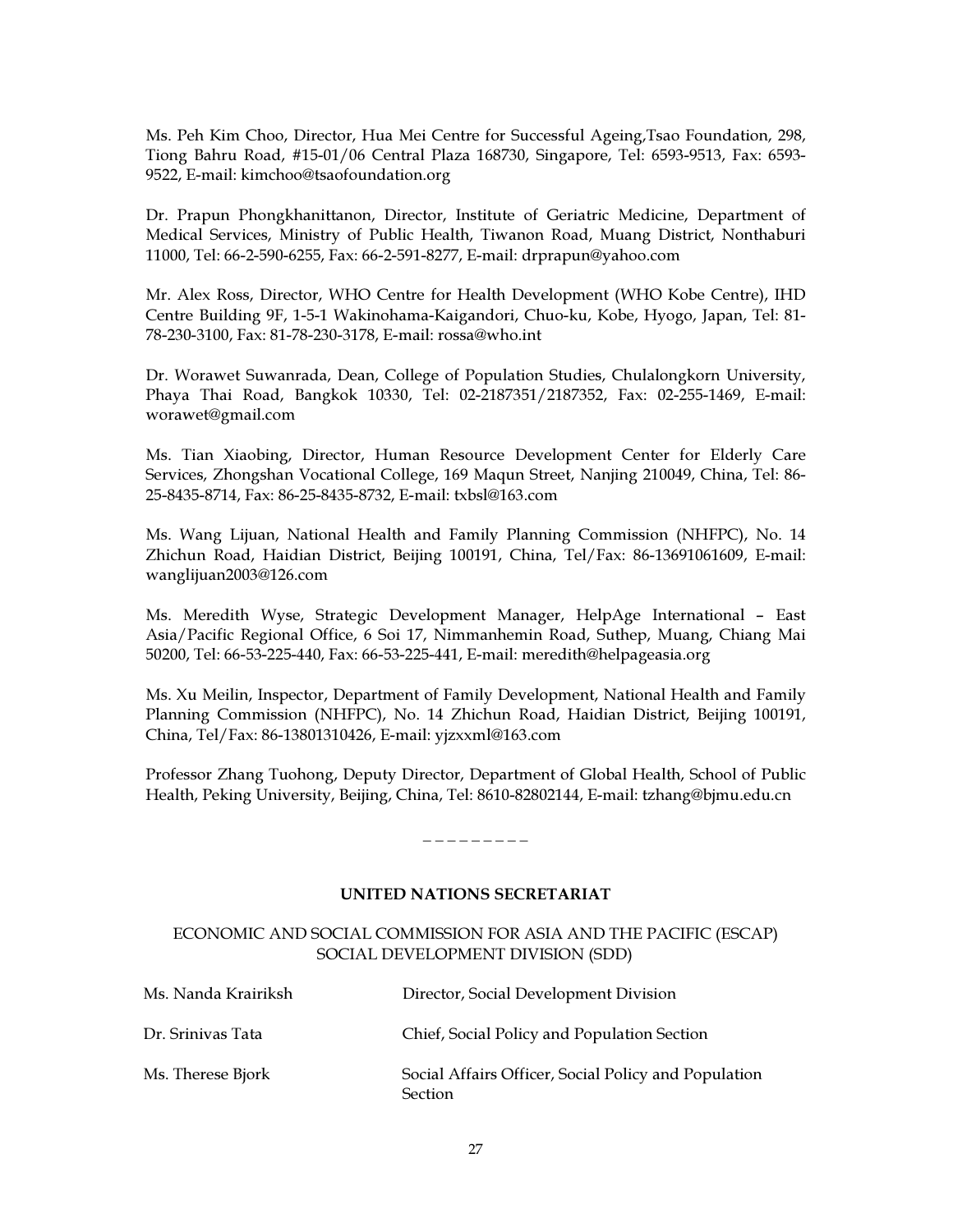| Ms. Vanessa Steinmayer | Social Affairs Officer, Social Policy and Population<br><b>Section</b>           |
|------------------------|----------------------------------------------------------------------------------|
| Ms. Ksenia Glebova     | Associate Social Affairs Officer, Social Policy and<br><b>Population Section</b> |

\_ \_ \_ \_ \_ \_ \_ \_ \_

## Annex II

## PROGRAMME

## Tuesday 9 December

| Time            | Agenda item                                                                                                                                       |
|-----------------|---------------------------------------------------------------------------------------------------------------------------------------------------|
| $08:15-09:00$   | <b>O</b> Registration                                                                                                                             |
| $09:00 - 09:20$ | Agenda item 1: Opening session<br>$\circ$                                                                                                         |
|                 | • Welcoming statements on behalf of the organizers                                                                                                |
|                 | Dr. Srinivas Tata, Chief, Social Policy and Population Section, United Nations<br>Economic and Social Commission for Asia and the Pacific (ESCAP) |
|                 | Ms. Xu Meilin, Inspector, Department of Family Development, National<br>Health and Family Planning Commission of China (NHFPC)                    |
| $09:20-09:50$   | Coffee Break and Group Photo                                                                                                                      |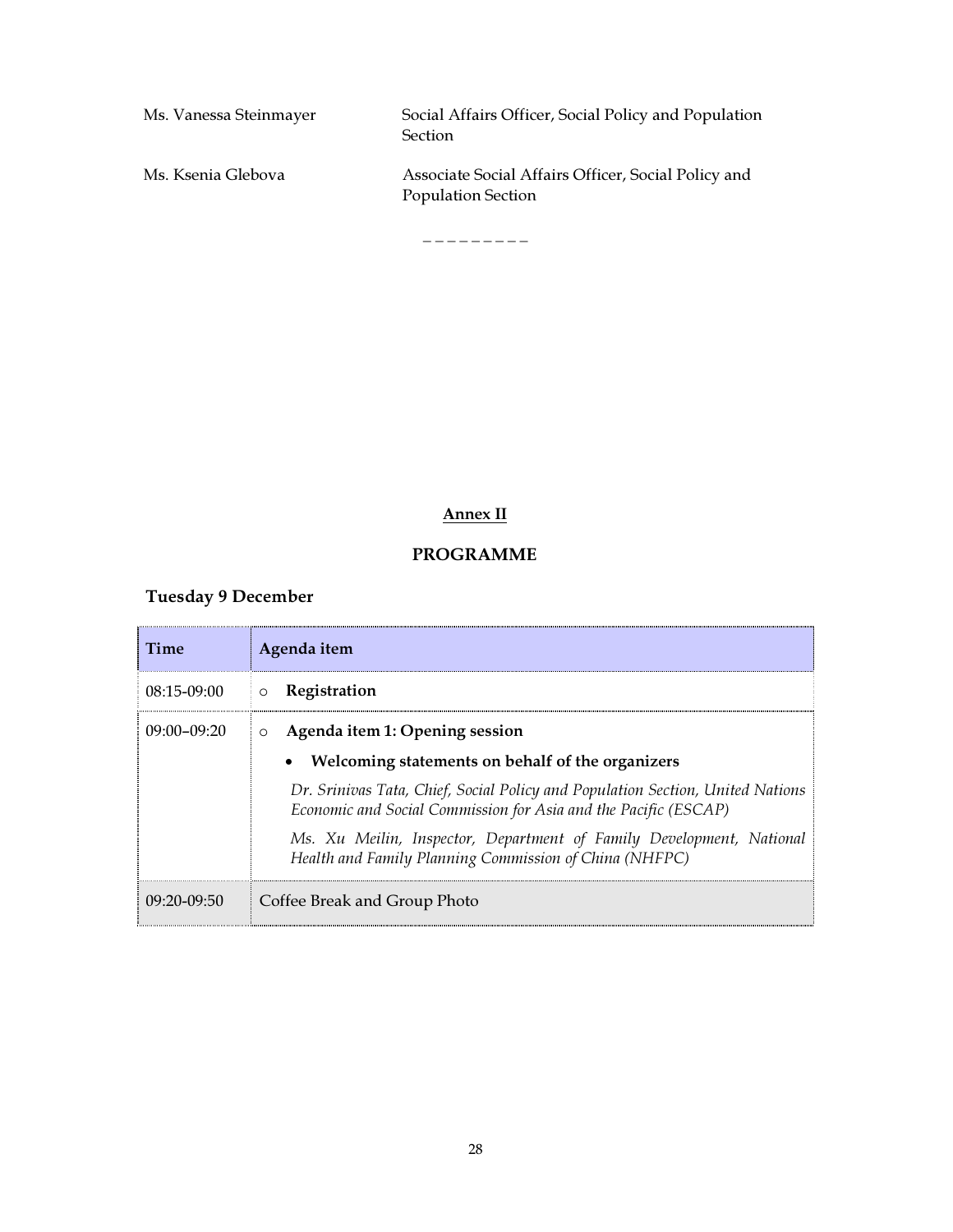| Time        | Agenda item                                                                                                                        |
|-------------|------------------------------------------------------------------------------------------------------------------------------------|
| 09:50-10:45 | Agenda item 2: Overview of definitions and concepts relating to<br>$\circ$<br>long-term care of older persons                      |
|             | Objectives of the Regional Expert Consultation on Long-term Care<br>of Older Persons                                               |
|             | Ms. Therese Bjork, Social Affairs Officer, Social Policy and Population<br>Section, ESCAP                                          |
|             | Presentation on definitions and concepts relating to long-term<br>$\bullet$<br>care of older persons                               |
|             | Dr. Srinivas Tata, Chief, Social Policy and Population Section, ESCAP                                                              |
|             | Interactive discussion and $Q \& A$                                                                                                |
| 10:45-12:00 | Agenda item 3: Review of national experiences from the Asia-Pacific<br>$\circ$<br>region regarding long-term care of older persons |
|             | Presentations of experiences from Japan and the Republic of Korea                                                                  |
|             | Dr. Reiko Hayashi, Director, National Institute of Population and Social<br>Security Research, Japan                               |
|             | Dr. Young Jun Choi, Associate Professor, Korea University, Republic of<br>Korea                                                    |
|             | Interactive discussion and $Q \& A$                                                                                                |
| 12:00-13:15 | Lunch hosted by ESCAP                                                                                                              |
| 13:15-14:30 | Agenda item 3: Review of national experiences from the Asia-Pacific<br>$\circ$<br>region regarding long-term care of older persons |
|             | Presentations of experiences from China and Thailand                                                                               |
|             | Professor Du Peng, Director, Institute of Gerontology. Renmin University<br>of China, China                                        |
|             | Dr. Worawet Suwanrada, Associate Professor, Chulalongkorn<br>University, Thailand                                                  |
|             | Interactive discussion and $Q \& A$                                                                                                |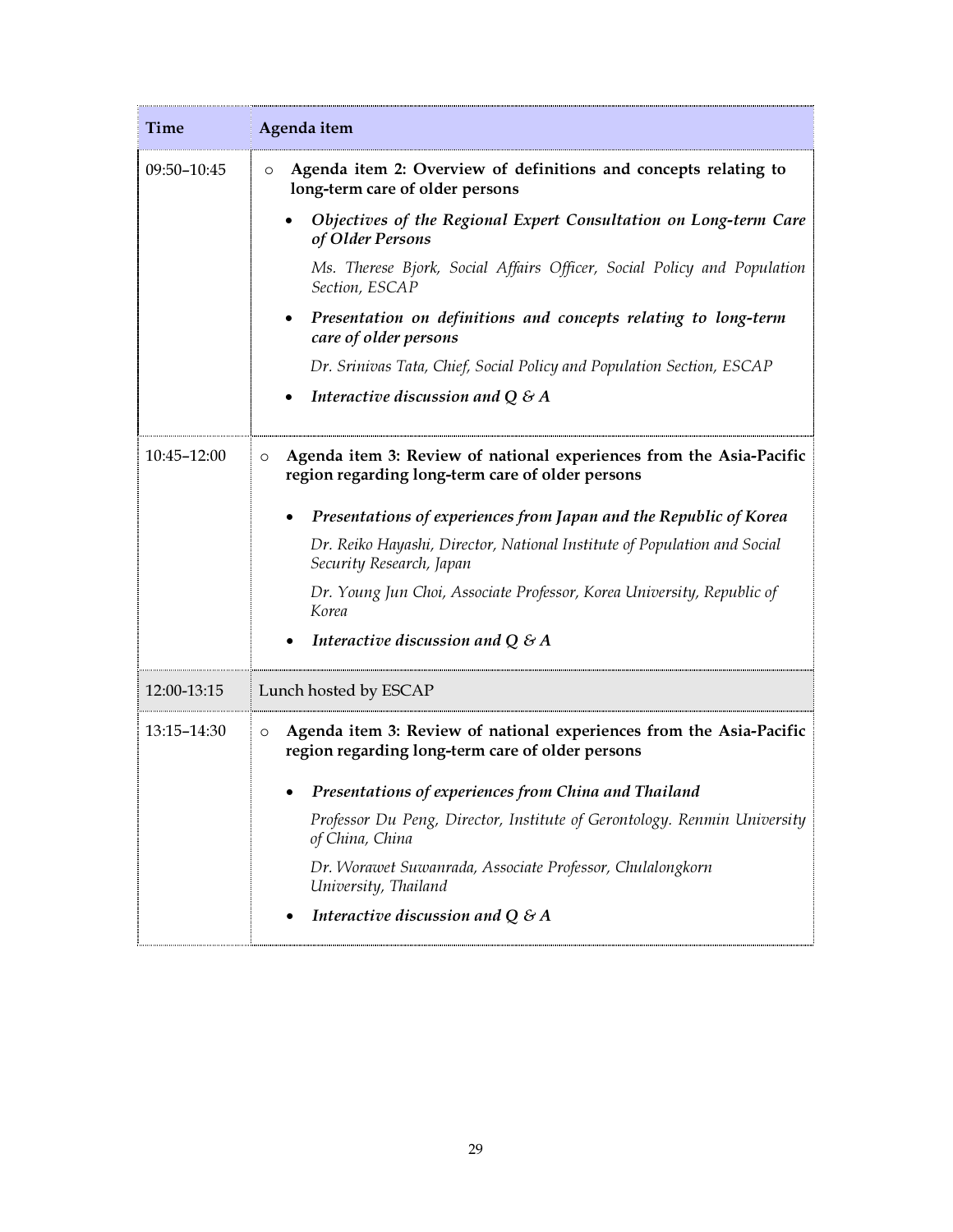| <b>Time</b> | Agenda item                                                                                                                                                                                                                                                                                                                                                                                                                                                                   |
|-------------|-------------------------------------------------------------------------------------------------------------------------------------------------------------------------------------------------------------------------------------------------------------------------------------------------------------------------------------------------------------------------------------------------------------------------------------------------------------------------------|
| 14:30-16:00 | Agenda item 3: Review of national experiences from the Asia-Pacific<br>$\circ$<br>region regarding long-term care of older persons<br>Presentations of experiences from India, Indonesia and Sri Lanka<br>Professor Aparajit Ballav Dey, All India Institute of Medical Sciences,<br>India<br>Dr. Raldi Hendro Koestoer, Senior Adviser, Ministry of Economic Affairs,<br>Indonesia<br>Professor Lakshman Dissanayake, Senior Professor, University of Colombo,<br>Sri Lanka  |
|             | Interactive discussion and $Q \& A$<br>$\bullet$                                                                                                                                                                                                                                                                                                                                                                                                                              |
| 16:00-16:15 | Coffee Break                                                                                                                                                                                                                                                                                                                                                                                                                                                                  |
| 16:15-17:30 | Agenda item 4: Identification of key issues relating to human<br>$\circ$<br>resources and the role of technology in long-term care of older<br>persons<br>Presentations by<br>Professor Jian'an Li, Zongshan College, China; President of International<br>Society of Physical and Rehabilitation Medicine, and foreign associate of<br>Institute of Medicine (IOM)<br>Mr. Alex Ross, Director, WHO Kobe Centre for Health Development<br>Interactive discussion and $Q \& A$ |
| 17:30-17:45 | Wrap up of day and introduction to next day's agenda                                                                                                                                                                                                                                                                                                                                                                                                                          |

## Wednesday 10 December

| Time            | Agenda item                                                                                          |
|-----------------|------------------------------------------------------------------------------------------------------|
| $9:00-10:15$    | Agenda item 5: Identification of inter-linkages between health care<br>$\circ$<br>and long-term care |
|                 | Presentations by<br>$\bullet$                                                                        |
|                 | Ms. Britta Baer, Technical Officer, WHO-Western Pacific Regional                                     |
|                 | Ms. Peh Kim Choo, Director, Hua Mei Centre for Successful Ageing, Tsao<br>Foundation, Singapore      |
|                 | Interactive discussion and $Q \& A$<br>$\bullet$                                                     |
| $10:15 - 10:30$ | Coffee Break                                                                                         |